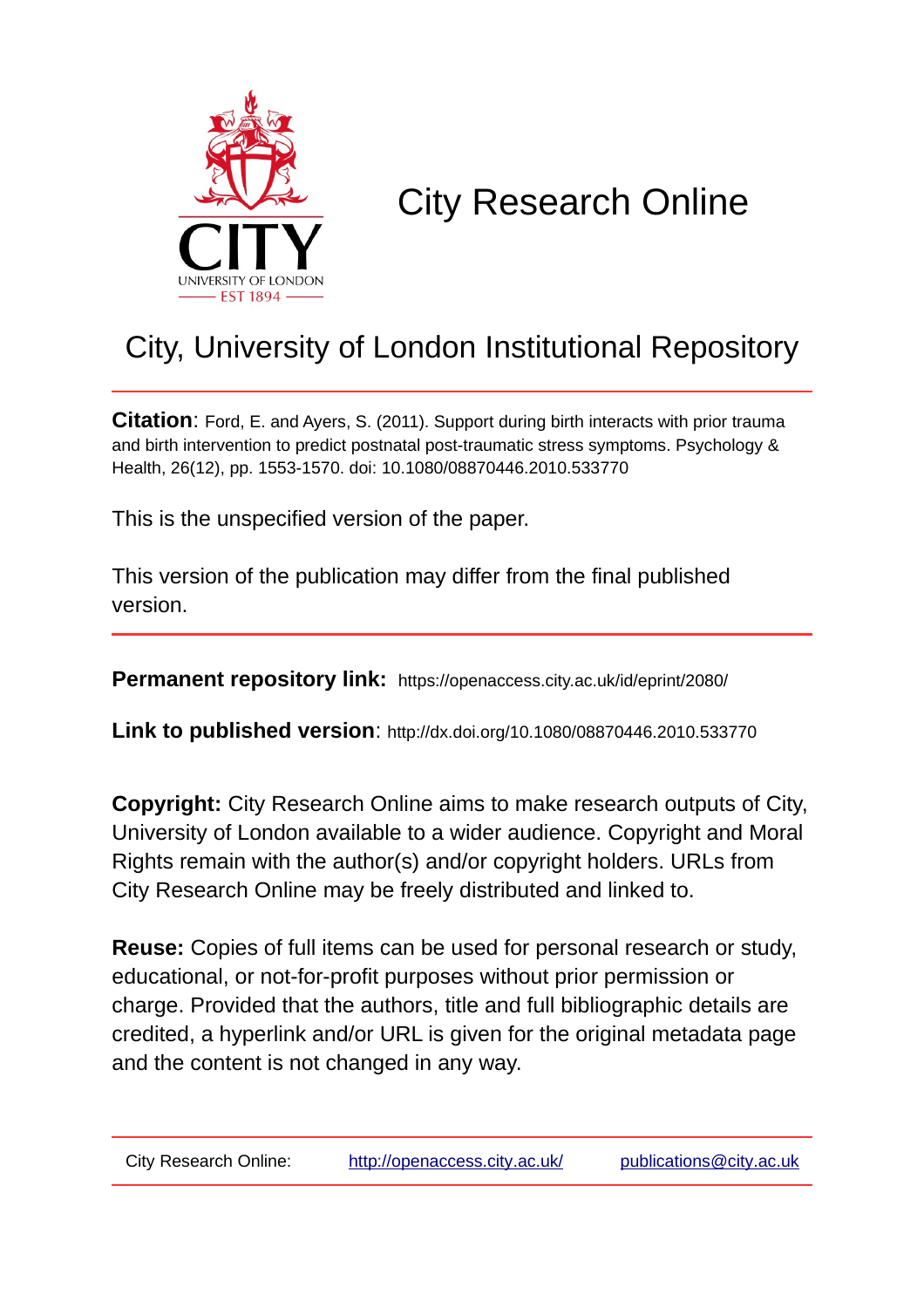# **Support during birth interacts with prior trauma and birth intervention to predict postnatal post-traumatic stress symptoms**

**Background:** Many women experience childbirth as traumatic and 2% develop posttraumatic stress disorder (PTSD). This study examined the role of health practitioner support and personal control during birth as predictors of PTS symptoms, adjusting for vulnerability factors of prior trauma, depression, control beliefs and birth intervention. It also investigated interactions between support, prior trauma and birth intervention and their association with PTS symptoms.

**Methods:** A prospective longitudinal survey of 138 women recruited from UK NHS maternity clinics. Measures were taken in pregnancy, three-weeks and three-months after the birth.

**Results:** Support and control during birth were not predictive of postnatal PTS symptoms. However, support was predictive of PTS symptoms in a subset of women with prior trauma (beta = -.41,  $R^2 = 16\%$ ) at both three-weeks and three-months postpartum. The interaction of birth intervention and support was associated with PTS symptoms three-months after birth, the relationship between support and PTS symptoms was stronger in women experiencing more intervention.

**Conclusions:** Low support from health practitioners is predictive of postnatal PTS symptoms in women who have a history of trauma. Longer-term effects of low support on postnatal PTS symptoms are also found in women who had more intervention during birth.

Keywords: Childbirth, PTSD, control, support, trauma, intervention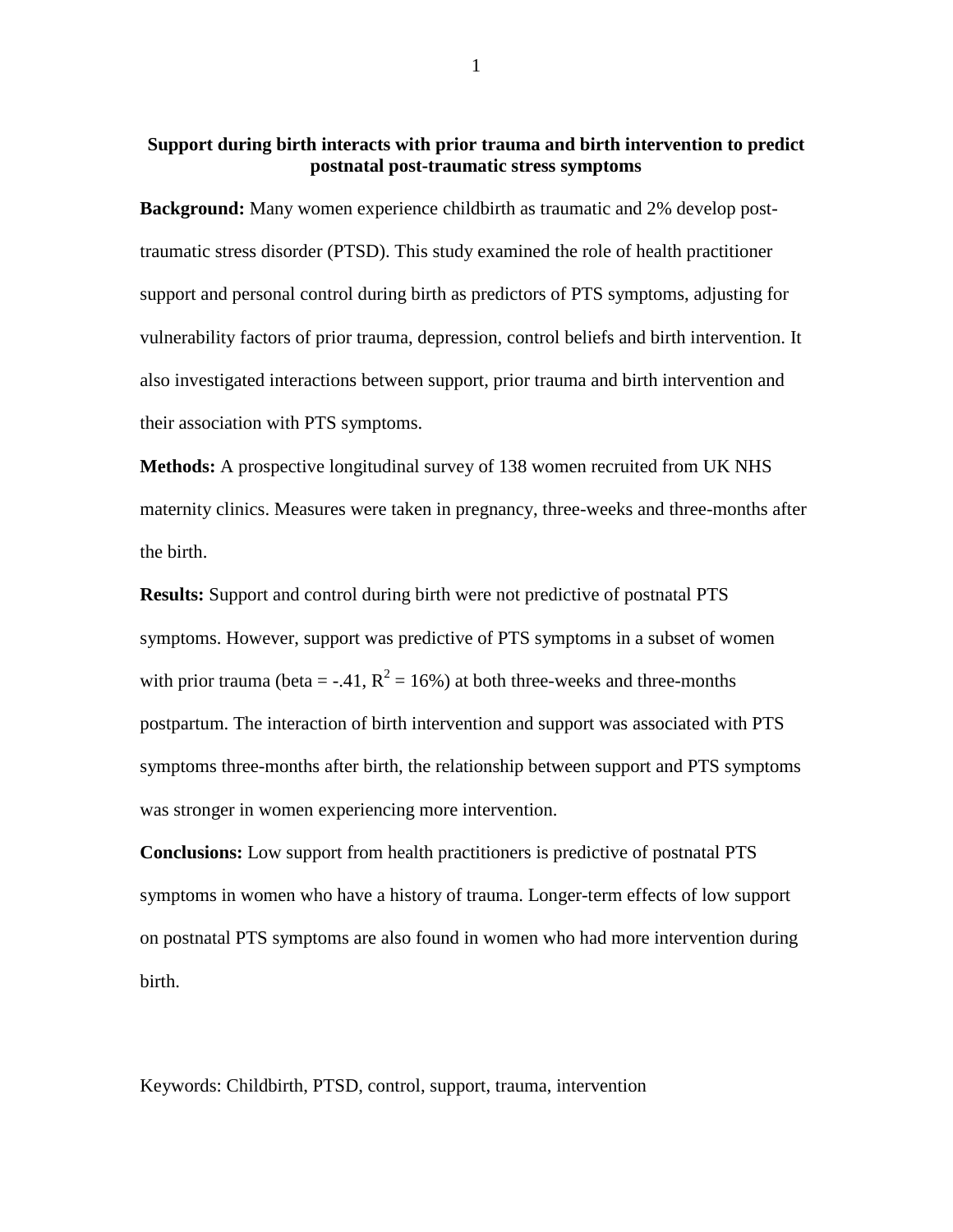Following childbirth between 20 and 48% of women rate their experience of birth as traumatic (Alcorn, O'Donovan, Patrick, Creedy & Devilly, 2010; Ayers, Harris, Sawyer, Parfitt & Ford, 2009; Creedy, Shochet, & Horsfall, 2000; Soet, Brack, & Dilorio, 2003), and a similar number display one or more symptoms of post-traumatic stress disorder (PTSD; Maggioni, Margola, & Filippi, 2006). The full disorder affects between one and six percent of women in the first year following the birth of their child (Ayers  $\&$ Pickering, 2001; Czarnocka & Slade, 2000; Maggioni et al., 2006; Olde, van der Hart, Kleber, & van Son, 2006; Soderquist, Wijma, & Wijma, 2006; Soet et al., 2003; White, Matthey, Boyd, & Barnett, 2006; Wijma, Soderquist, & Wijma, 1997). PTSD is characterised by three classes of symptoms: re-experiencing the event through flashbacks, nightmares and intrusive thoughts; avoiding reminders of the event; and hyperarousal e.g. being overly alert, jumpy and irritable (American Psychiatric Association, 2000). Given the large numbers of women who give birth every year (600,000 per year in the UK, Richardson & Mmata, 2007) the extent of post-traumatic stress responses in women following childbirth may be notable.

The fact that childbirth is a common event in society means it is viewed by most people as "normal". It therefore may be difficult to understand how it can be classed as a trauma for some women, and some authors suggest diagnosing PTSD in these women could risk over-pathologising emotional reactions to a normal event (see, for example, McNally, 2009). However, a small proportion of pregnancies and births involve events that most people would agree are potentially traumatic, such as stillbirth, life-threatening complications such as haemorrhage, or undergoing medical interventions without pain relief. Other women may have a seemingly normal birth but feel traumatized by aspects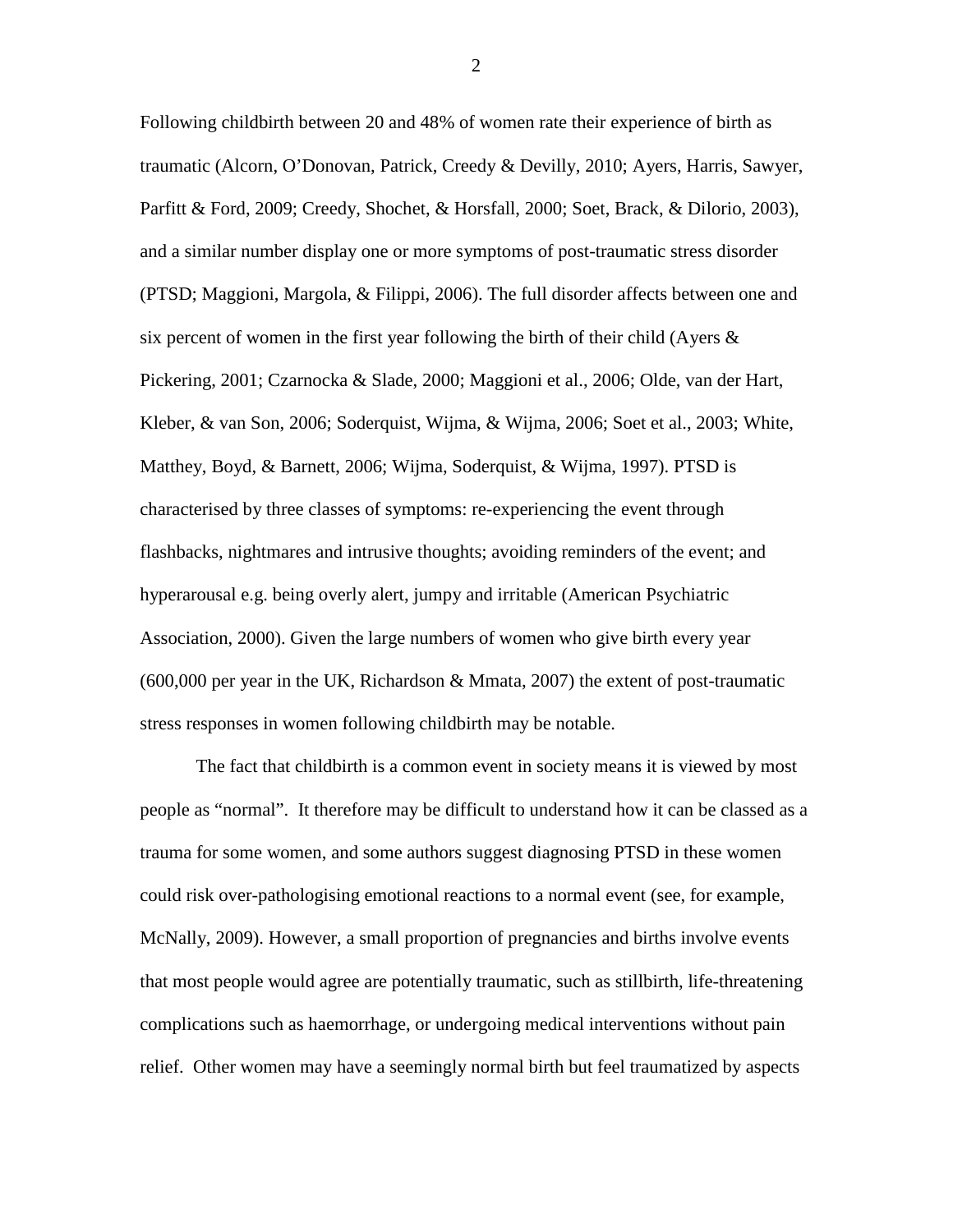such believing their baby will die, feeling violated by intimate examinations, or perceiving hostile or negative attitudes of people around them (Elmir, Schmied, Wilkes, & Jackson, 2010).

Several studies have attempted to identify aspects of childbirth associated with post-traumatic stress (PTS) symptoms. Evidence for the effect of birth events on PTS symptoms is currently inconsistent. In some studies assisted vaginal delivery (forceps) and emergency caesarean section are related to symptoms of PTS (Creedy et al., 2000; Maclean, McDermott, & May, 2000; Soderquist, Wijma, & Wijma, 2002). However, other studies find no relationship between type of delivery and subjective distress (Skari et al., 2002) or PTS symptoms (Ayers, 1999; Czarnocka & Slade, 2000). Other factors, such as pain and medical interventions have been associated with appraisal of birth as traumatic, although not with development of PTS symptoms (Soet et al., 2003). Evidence for the effect of birth events on PTS symptoms is therefore inconsistent and there is accumulating evidence that individual perceptions of health events are more important than objective severity in determining a traumatic response (Tedstone & Tarrier, 2003).

Charuvastra and Cloitre (2008) have argued that PTSD risk and recovery are highly dependent on social phenomena. They draw on a variety of evidence, such as that support can buffer the effect of stress and that interpersonal traumas are associated with poorer outcomes than non-interpersonal traumas (Kessler, Berglund & Demler et al., 2005). One meta-analysis of risk factors for PTSD following a range of traumatic events found that lack of support was the strongest predictor of PTSD symptoms (Brewin, Andrews, & Valentine, 2000). Similar evidence for social risk factors has been found in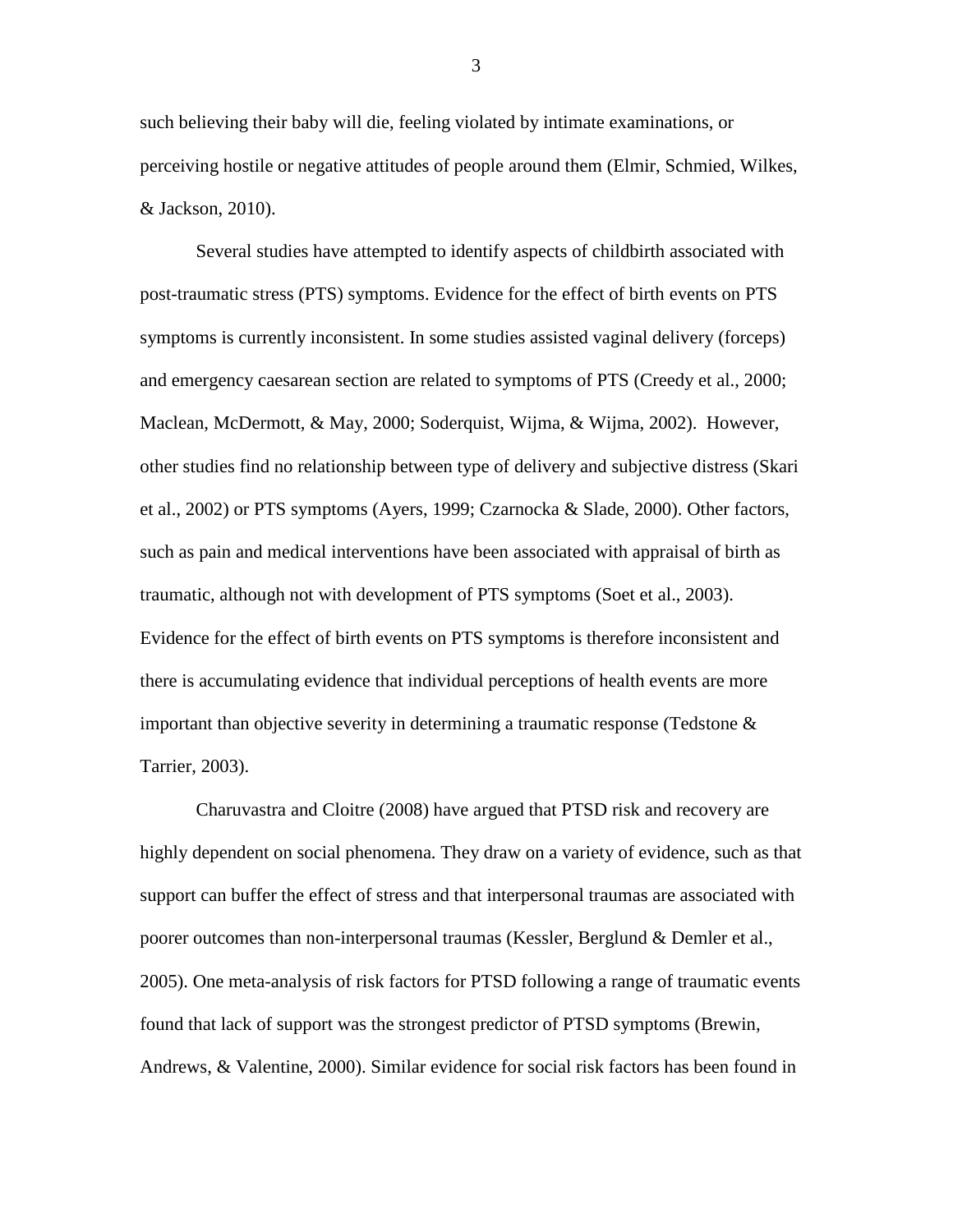research on PTSD following childbirth. Several studies have examined women's perceptions of care and support during birth and associations have been found between PTS symptoms and poor interaction with medical personnel (Soet et al*.*, 2003), inadequate intrapartum care (Creedy et al., 2000), low staff and partner support (Czarnocka & Slade, 2000), feeling poorly informed and not listened to (Czarnocka  $\&$ Slade, 2000), inadequate contact with the staff (Wijma et al., 1997), and low perceived and desired support or help (Cigoli, Gilli, & Saita, 2006; Maggioni et al., 2006). There is also evidence that support during the birth may have a greater effect on women's emotional response than the severity of events (Ford & Ayers, 2009). Experimental studies suggest that providing additional support during birth results in better physical outcomes for both mother and baby, less pain, higher maternal satisfaction with the birth experience, and less depression after birth. (Hodnett, Gates, Hofmeyr, & Sakala, 2003; Sauls, 2002; Scott, Klaus, & Klaus, 1999; Zhang, Bernasko, Leybovich, Fahs, & Hatch, 1996).

Support and control during birth are likely to be highly related (Green & Baston, 2003; Lundgren, 2005; Melender, 2006; Nystedt, Hogberg, & Lundman, 2006). The often uncontrollable nature of labour and delivery means perceptions of control may be influenced by caregiver support during labour. Green and Baston (2003) found that feeling in control during labour was related to interpersonal variables such as receiving considerate and supportive behavior from staff. Several qualitative studies have also found that support from health practitioners increases perception of control (Lundgren, 2005; Melender, 2006; Nystedt et al., 2006). In turn, low perceived control has been associated with lower satisfaction with birth (Slade, MacPherson, Hume, & Maresh,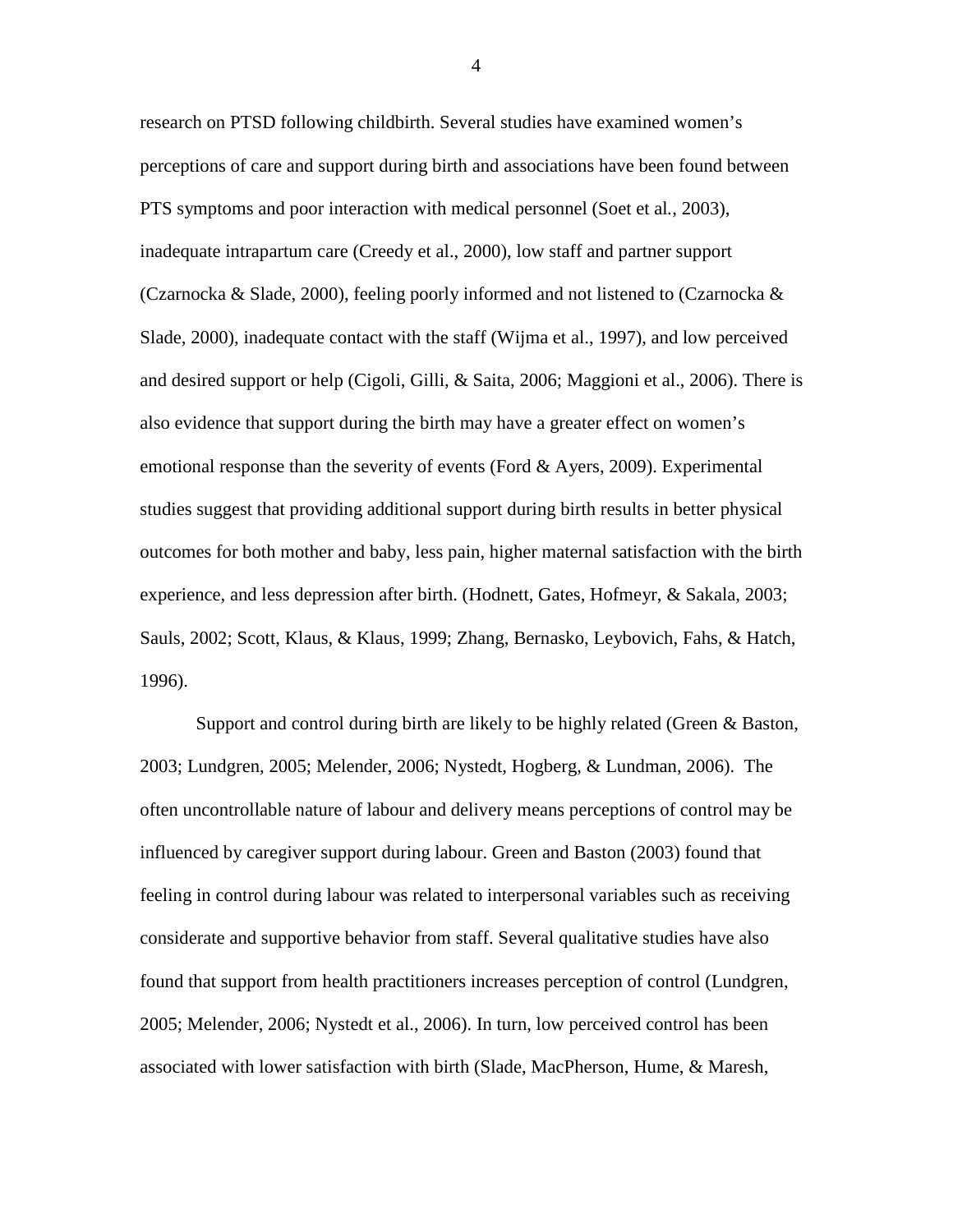1993), postnatal depression (Goodman, Mackay, & Tavakoli, 2004; Green & Baston, 2003; Slade et al., 1993), perceiving the birth as traumatic (Soet et al., 2003) and PTS symptoms (Czarnocka & Slade, 2000).

Health-practitioner support and perception of control are therefore associated with PTS symptoms after birth and may be important risk factors for PTSD generally. The study of childbirth enables unique prospective examination of how support and control during birth contribute to the development of PTS symptoms whilst controlling for preevent factors. However, research into health-practitioner support and perception of control in birth has been limited to date, examining the variables as single dimensions (Czarnocka & Slade, 2000; Soet et al., 2003), using scales that have not been validated (Creedy et al., 2000; Green & Baston, 2003; Slade et al*.*, 1993), and failing to control for personality confounds such as self-efficacy and locus of control.

Pre-event factors that are likely to influence the relationship between support, control, and PTS symptoms after birth include a history of trauma (Cohen, Ansara, Schei, Stuckless, & Stewart, 2004; Kennedy & MacDonald, 2002; Soet et al., 2003), depression and anxiety (Cigoli et al., 2006; Cohen et al*.*, 2004; Czarnocka & Slade, 2000; Maggioni et al*.*, 2006; Soderquist et al., 2006; Wijma et al., 1997), low self-efficacy (Soet et al., 2003) and locus of control (Soet et al., 2003). The association between support and control during birth and postnatal PTS symptoms after controlling for these factors has not yet been studied. Furthermore, the relationship between health-practitioner support during birth and PTS symptoms may be more marked in certain groups of women. For example, the stress generation hypothesis (Hammen, 1991, 2005) suggests women with recurrent depression may have maladaptive interpersonal styles which increase stress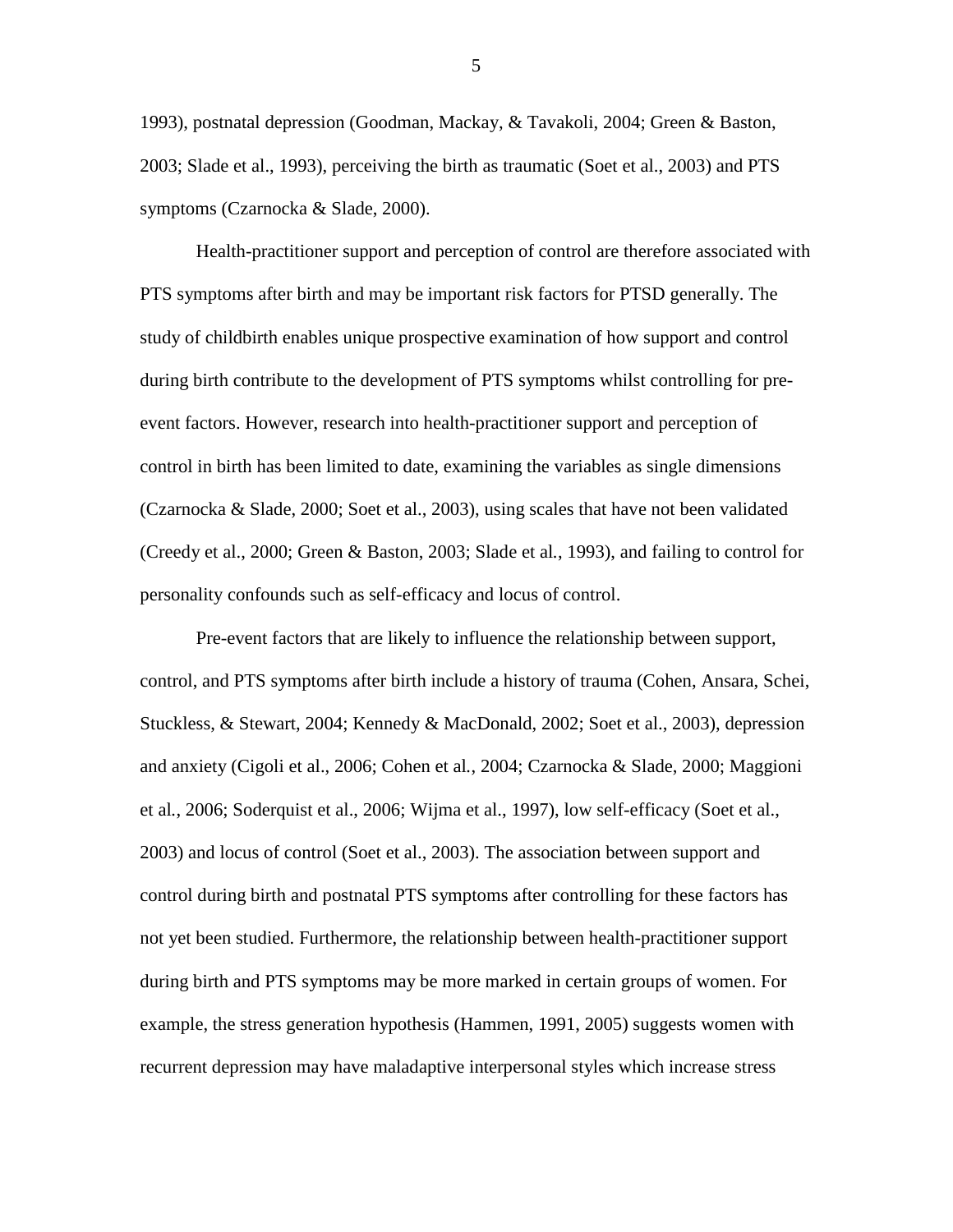during interpersonal interactions. This may also be the case for a history of trauma, which may affect perceptions and responses to support (Charuvastra & Cloitre, 2008; Soderquist et al., 2006). One study found that women with PTS symptoms reported a decrease in social support in the first year after birth (Soderquist et al., 2006). Longer, more painful labours or those involving obstetric complications provide different challenges for the provision of, or need for, health-practitioner support, and the association between support and psychological outcome may be more prominent during a stressful birth.

This study prospectively examined the relationship between health-practitioner support and perception of control during birth and PTS symptoms after birth, whilst controlling for the vulnerabilities of previous trauma, depression during pregnancy, selfefficacy, external locus of control, and birth interventions. With the exception of birth interventions, all other vulnerability factors were measured in pregnancy so they would not be influenced by the experience of birth. It was hypothesized: 1) that support from health practitioners and perceived control during birth would be negatively associated with PTS symptoms, after controlling for the other risk factors; 2) that the association between support and PTS symptoms would vary depending on prior trauma status, where the association would be greater in women with prior trauma; and 3) that the association between support and PTS symptoms would vary depending on birth interventions, with the association greater in women with more intervention. These hypotheses were tested using data from a longitudinal questionnaire survey of women from the last trimester of pregnancy to three months after birth, and were analysed using hierarchical linear regression models.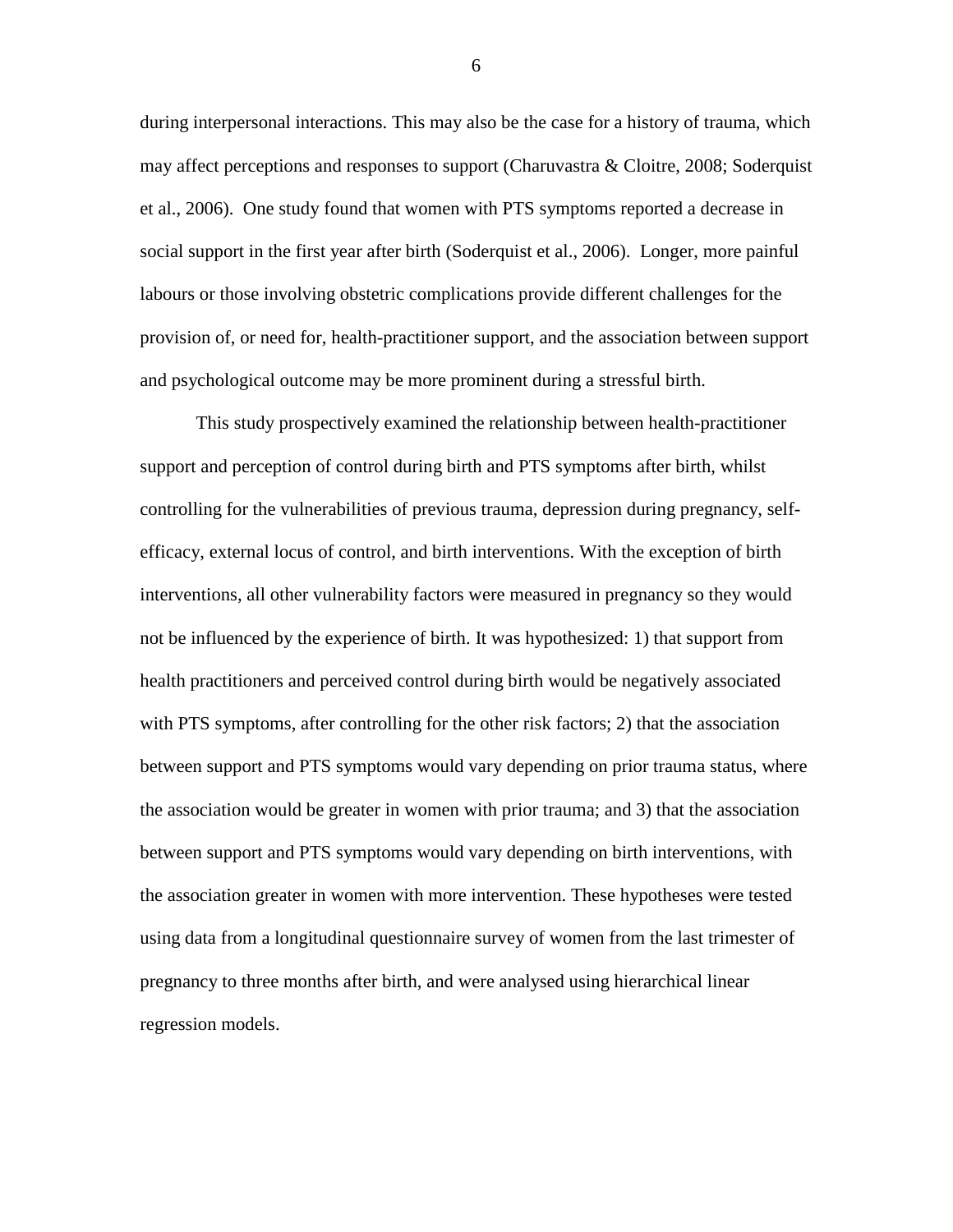# *Methods*

# **Design**

A longitudinal survey with questionnaires completed at three time points: 36 weeks of pregnancy (mean 36.5 weeks, SD 10 days), three weeks after the birth (mean 20 days; SD 11 days), and three months after the birth (mean 3.4 months; SD 21 days). The following measures were taken at each time point:

- Pregnancy: demographic information, trauma history, PTS symptoms, depression symptoms, self-efficacy, locus of control.
- Three weeks after birth: PTS symptoms, birth interventions, support and control during birth.
- Three months after birth: PTS symptoms.

# **Sample**

Women were recruited from public hospital and community antenatal clinics in one UK city. Women were eligible if they were between 33 and 37 weeks pregnant. Women were excluded if they were under 18 years of age, if their level of English was not sufficient to understand the questionnaires, or if the midwife indicated that it would not be appropriate to approach them (for example, one woman was not approached because her baby was going to be put on the child protection register).

A statistical power analysis suggested 109 women were needed to find an association between support and PTS symptoms of  $r = 0.3$  significant at the 5% level. Allowing for 40% attrition, 215 women were recruited into the study and 138 (64%) completed and returned questionnaires. Among these women who responded, retention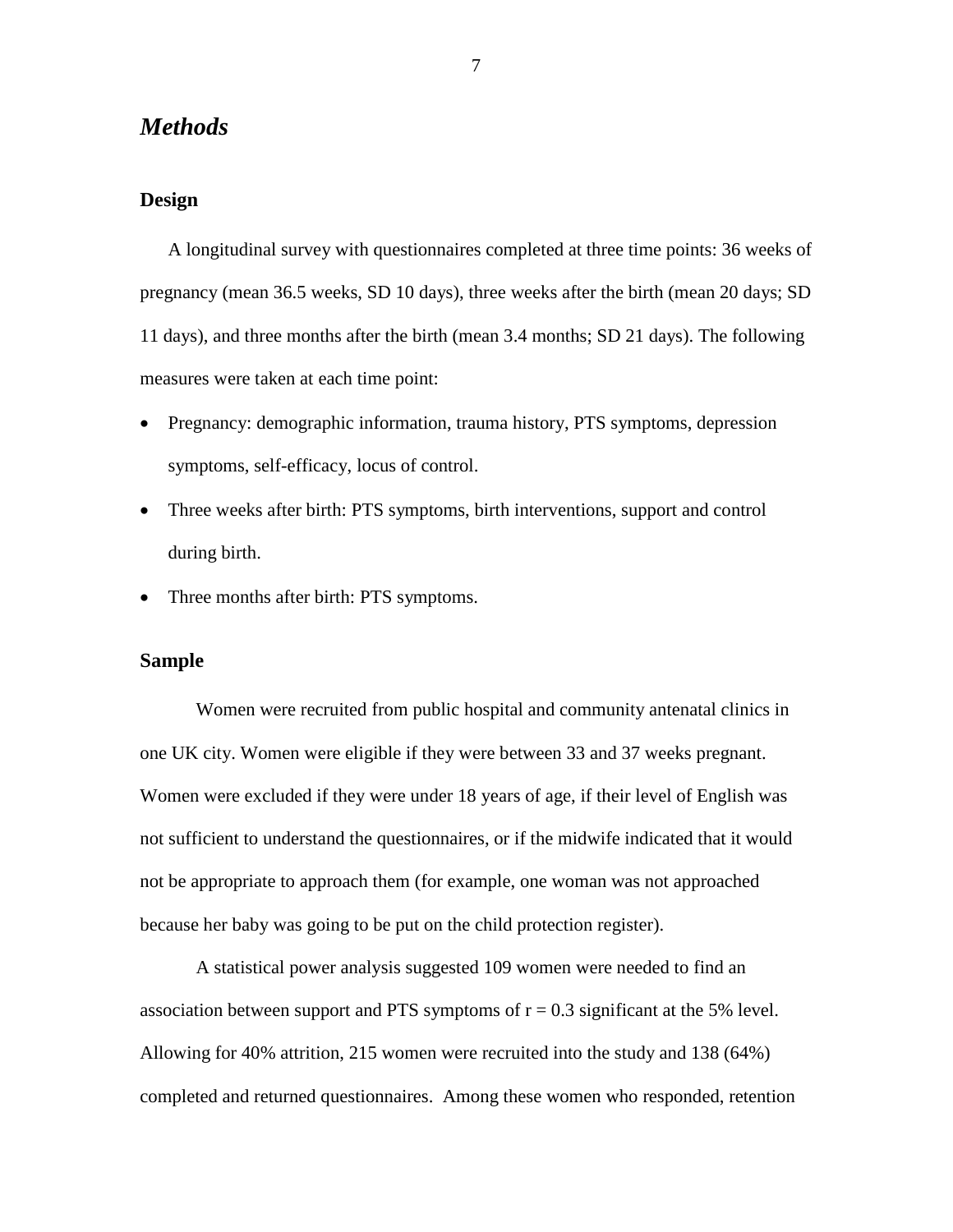rates were reasonable and questionnaires were returned by 136 (63.2% of the consented sample) participants in pregnancy; 125 (58.1%) three weeks postpartum; and 109 (50.6%) three months postpartum. Women who did not complete all questionnaires were more likely to be single ( $\chi^2$  (1) = 6.48, p < .025) and have more children ( $\chi^2$  (2) = 6.35, p < .05) but did not differ on psychological and obstetric measures. For 46 of the 71 women who did not send back any questionnaires, it was possible to obtain age, parity and mode of delivery from the hospital register of births. There were no differences between responders and non-responders in terms of age or caesarean rate, however responders were likely to have fewer previous children ( $\chi^2$  (2) = 11.63, p< .01).

#### **Measures**

#### *Demographic information*

This measure included information on age, marital status, accommodation, ethnic group, educational attainment, work, and obstetric history.

### *Prior trauma and PTS symptoms after the birth*

Prior trauma and PTS symptoms were measured using the PTSD diagnostic scale (PDS; Foa, Cashman, Jaycox, & Perry, 1997). Trauma history was measured with a checklist of 11 traumatic events (e.g. sexual assault, serious accident, natural disaster or other event). Seventeen PTS symptoms in a typical month following the traumatic event were measured according to DSM-IV criteria for PTSD, including criterion B (reexperiencing), C (avoidance), and D (arousal). Symptoms were rated on a four-point scale of frequency of occurrence. The PDS has internal consistency alphas of .92 for total symptom severity; .78 for re-experiencing; .84 for avoidance and .84 for arousal.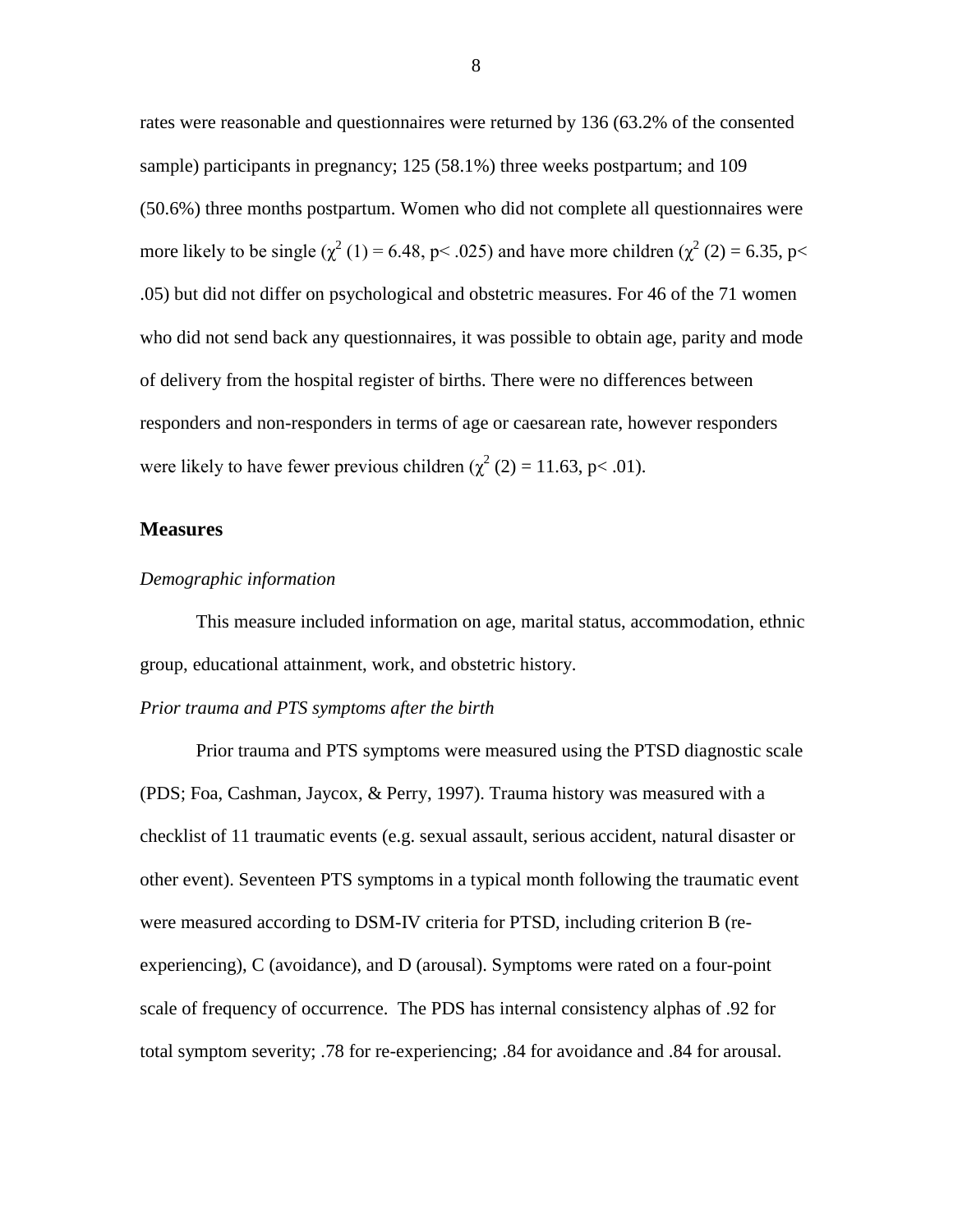Sensitivity of the PDS was .89 and specificity .75 with diagnoses obtained from the standardised diagnostic interview (Foa et al., 1997).

Participants were categorised into two groups according to prior trauma. The "prior trauma" group endorsed one or more prior traumatic events and indicated they had experienced one or more symptom as a result. The "no prior trauma" group either had experienced no prior trauma or had not experienced any symptoms following a trauma. This broad definition of prior trauma allowed sufficient numbers in each group to retain statistical power for the analysis.

Postnatal measures were amended so PTS symptoms were measured in relation to childbirth by moving the trauma history section to the end and instructing participants to answer the same symptom questions about their experience of birth. Thus symptom questions were rephrased with "the birth" replacing "the event".

#### *Depression*

Depression was measured using the Edinburgh Postnatal Depression Scale (Cox, Holden, & Sagovsky, 1987), a 10-item scale where a high score indicates risk for postnatal or other depression. Items have a four-point response scale from "no never" (0) to "yes most of the time" (3). A score of  $>9$  indicates possible depression and  $>13$  high risk. The EPDS has a sensitivity of 86% and a specificity of 78%; split-half reliability is .88 and the standardised alpha-coefficient is .87 (Cox et al*.*, 1987).

# *Locus of Control*

Locus of control was measured using the Multidimensional Health Locus of Control scale (Wallston, Wallston, & Devellis, 1978). The 18-item Form A scale includes six items on each of three dimensions of locus of control: internal; powerful others; and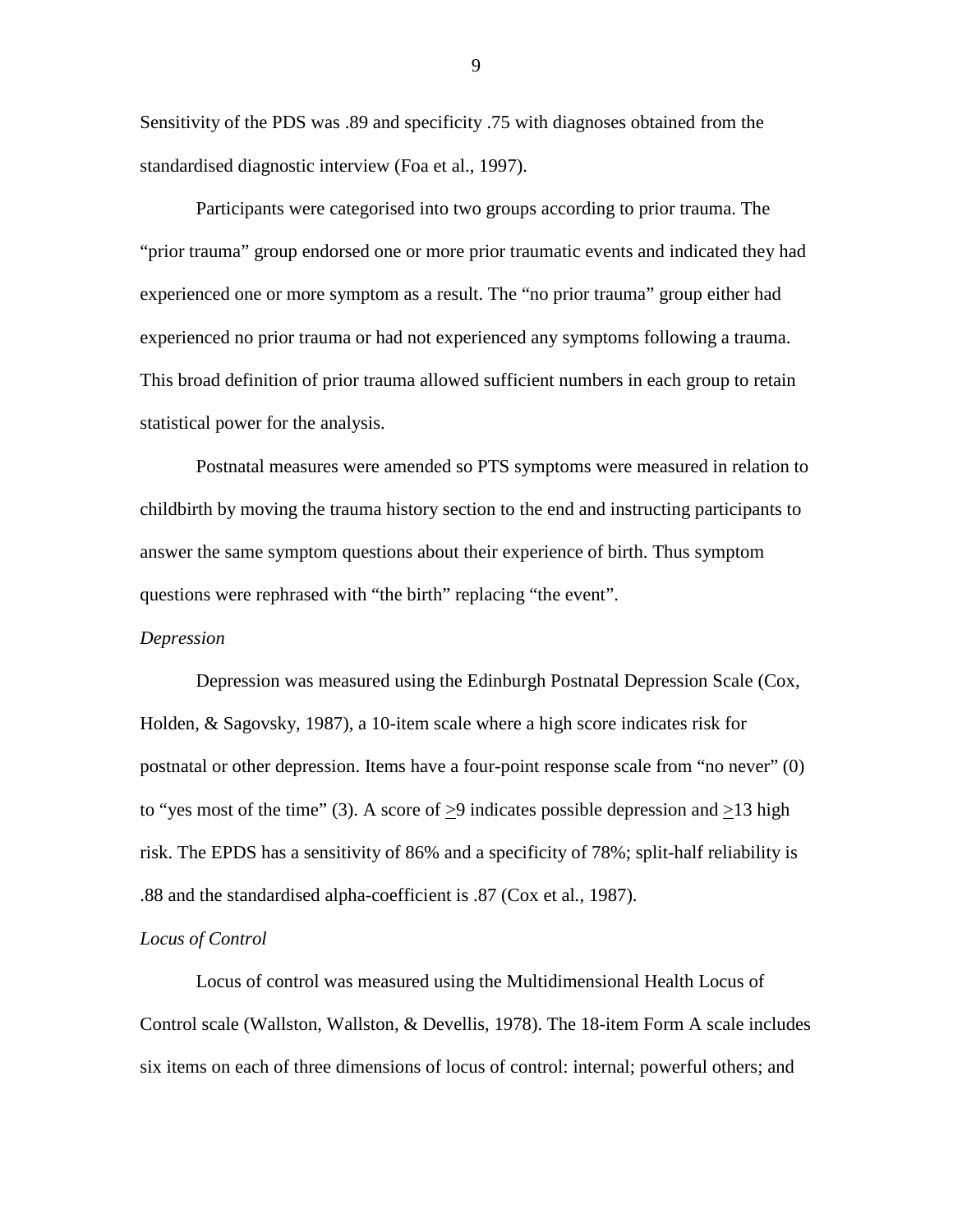chance. These are scored using six point Likert scales. Alpha reliabilities range from .70 to .73, and test-retest reliability ranges from .63 to .75 (Hubley & Wagner, 2004). The subscales are independent of one another. Only the 6 items of the "powerful others" dimension were used in this study as the other scales were found to be unrelated to PTS symptoms.

### *Self-efficacy*

Self-efficacy was measured using part of the Self-efficacy Scale (Sherer, Maddux, Mercandante et al., 1982). Seventeen items were included from the general self-efficacy factor of the full scale, using a six point Likert scale (instead of the usual 14-point Likert scale) for ease of response. This 17-item factor accounted for 26.5% of the variance, and has a Cronbach's alpha reliability coefficient of .86 (Sherer et al., 1982).

#### *Birth intervention*

Interventions during birth were measured using the Intrapartum Intervention Score (Clement, Wilson, & Sikorski, 1999) from self-reported information on intervention during birth. Scores were calculated for each participant for extent of intervention in their birth. The weighted sum was taken of the following interventions: pethidine; epidural; entonox; transcutaneous electrical nerve stimulation (TENS); oxytocin drip; external heartbeat monitor; internal heartbeat monitor; episiotomy; tearing; forceps; caesarean. The range of the intervention score in this study was 0-45 (mean intervention score 17.1, SD 10.49).

#### *Support and Control during Birth*

Support and control in birth was measured using a 33-item questionnaire with subscales of internal control, external control, and support (Ford, Ayers, & Wright,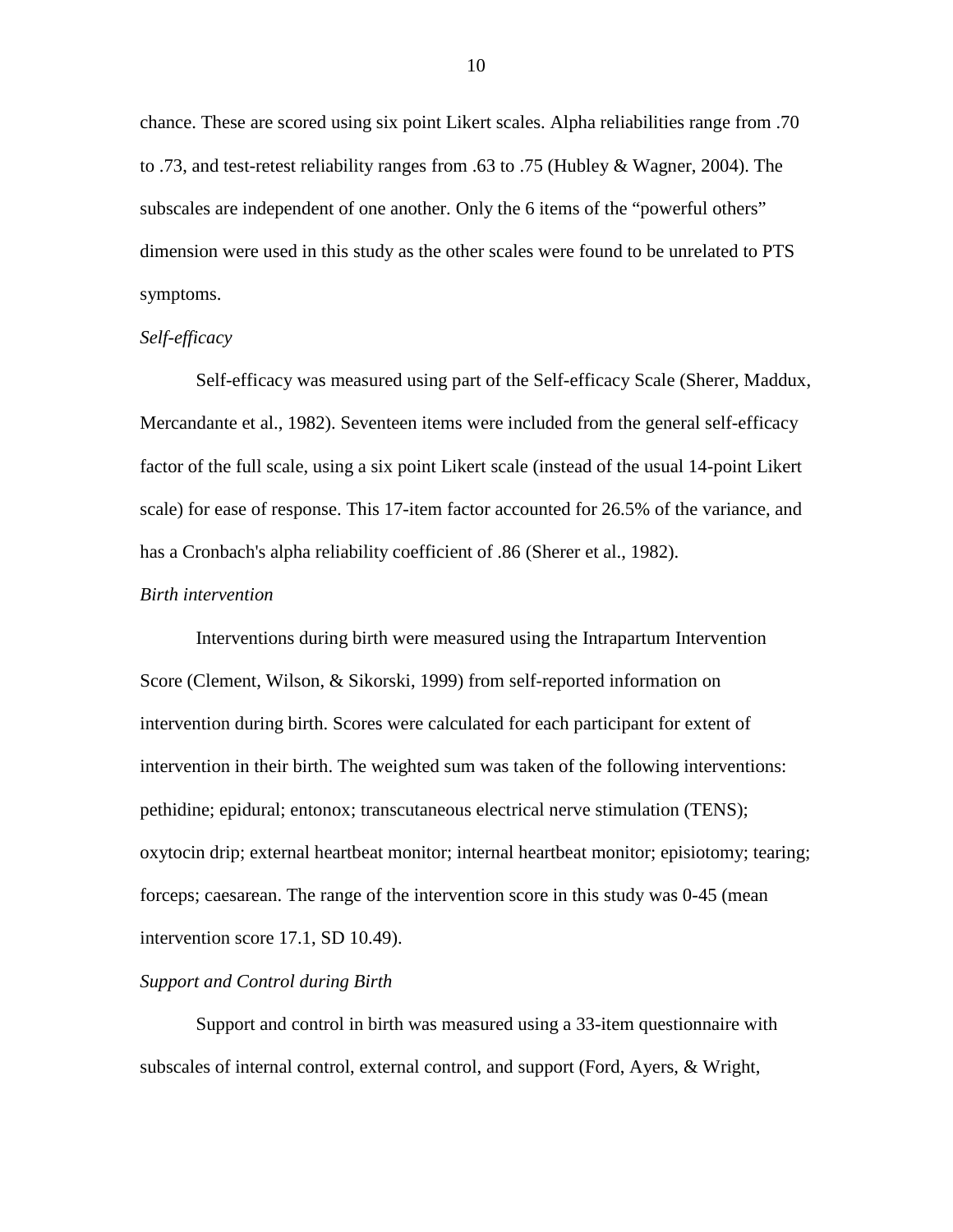2009).The internal control subscale contained 10 items focussing on control of pain, emotions, behaviour e.g. 'I was overcome by the pain', 'I could control the sounds I was making'. The external control subscale contained 11 items on control over information, decisions and procedures e.g. 'I had control over when procedures happened', 'I had control over the decisions that were made'. The support subscale was formed of 12 items on attitude, patience, empathy, help with pain and coping e.g. 'the staff went out of their way to try to keep me comfortable', 'the staff dismissed things I said to them' (reverse scored). Items were scored on a 5-point Likert Scale (completely agree – completely disagree). The three components have high reliability (Cronbach's alphas of 0.86 to 0.93) and were inter-correlated between  $r = .51$  and  $r = .69$  (Ford et al., 2009). In this study the inter-correlations were lower at r=.25 to r=.54.

# **Procedure**

Ethical approval was obtained from the University Research Governance committee and the NHS Local Research Ethics Committee. Women were approached in hospital and community antenatal clinics over a 14-week period. If they were willing to take part in the study, details were explained using an information sheet, informed consent was obtained, and participants took away the first questionnaire. Birth records at the hospital were checked for information on delivery dates and postnatal questionnaires sent out as soon as it was established mother and baby had been discharged home safely, but not less than one week after the birth. Three months from the date of the baby's birth, the third questionnaire was sent. At each time point, if the questionnaire was not returned after two weeks a reminder was sent. This was followed up by telephone as necessary.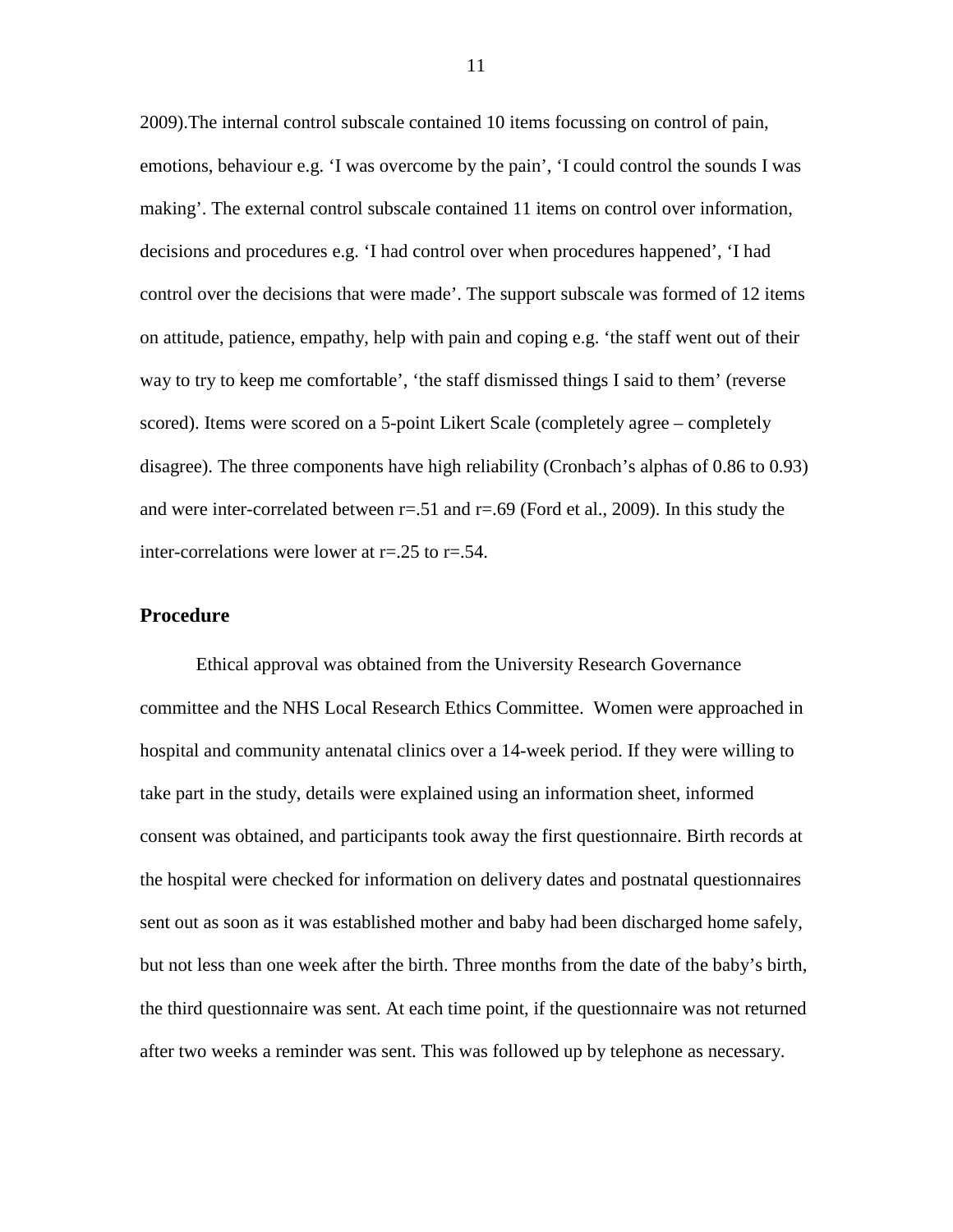# *Results*

# **Data Screening**

Missing data ranged from 0 to 6% of items and subscales. Randomly missing data were replaced with the individual's mean for that subscale (Tabachnick & Fidell, 2001). Cases where missing data exceeded 10% of a scale were excluded from the analysis. A number of variables were skewed so were transformed by logarithm if positively skewed and by square root of the reverse score if negatively skewed. Analyses were performed on the raw data and the transformed data. The results (in terms of significance) were not different, so the analyses with the raw data are presented, as it is conceptually more meaningful (Tabachnick & Fidell 2001).

### **Sample characteristics**

Demographic characteristics of participants are shown in [Table 1.](#page-26-0) Participants were predominantly of White European origin (92.6%), in their 30s and married or cohabiting with a partner (90.1%). This was also a highly educated sample, with 56% having continued education after age 18 and 55.2% having a degree or professional qualification. Sixty-three percent of participants already had one or more children. - insert [Table 1](#page-26-0) about here -

# **Prevalence of PTSD (cases and symptoms)**

In pregnancy, 52 women reported previously experiencing symptoms of PTS following a traumatic event and ten women (7.2% of total sample) fulfilled DSM IV criteria for having had PTSD at some point in their past. All 52 women who experienced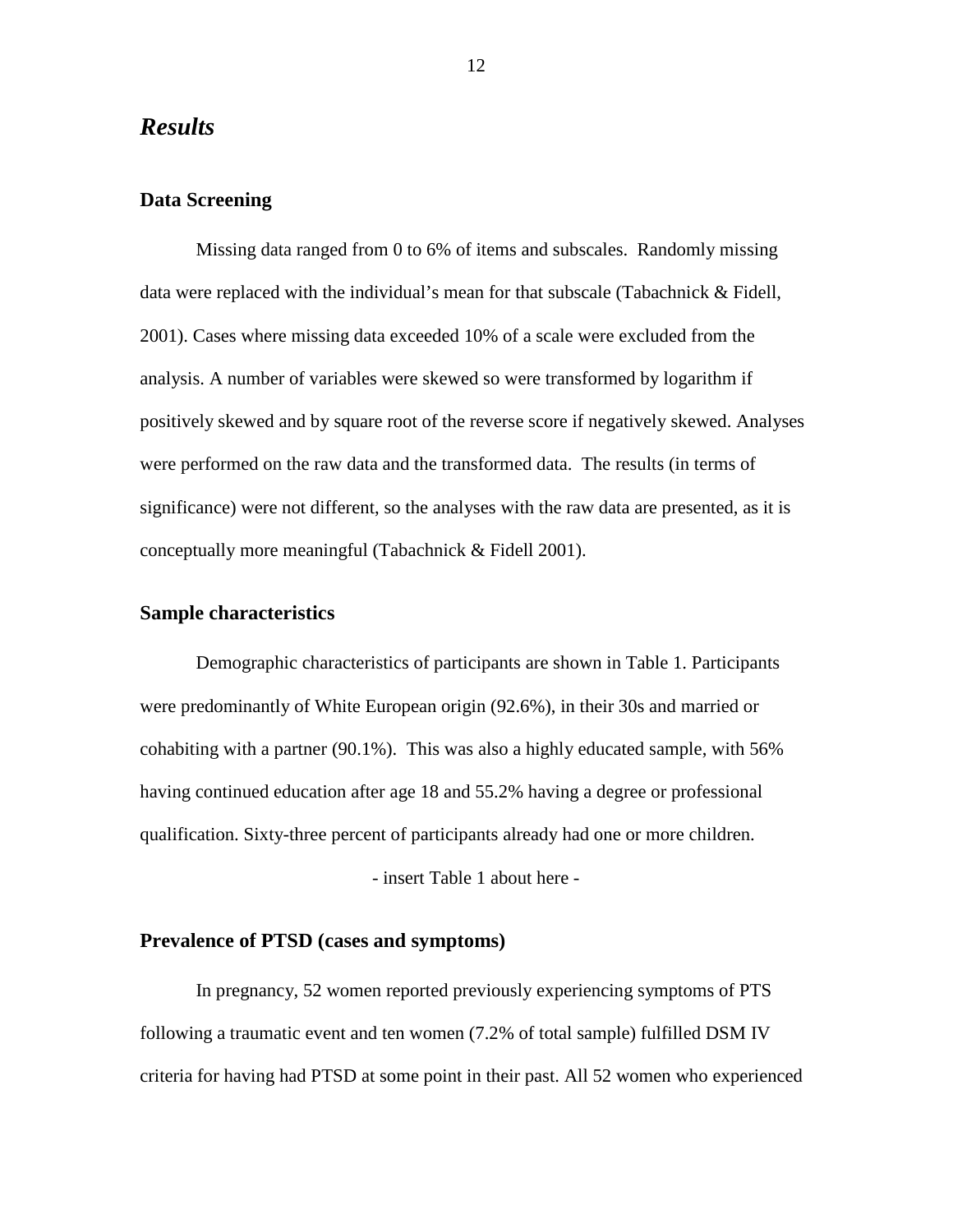any prior symptoms formed the "prior trauma" group. Three weeks after birth, one woman (0.8%) fulfilled DSM IV criteria A to D (traumatic event plus symptoms) for PTSD related to birth, but at this time-point the duration criterion could not be met. Three months after birth one woman (0.9%) fulfilled all DSM IV criteria for PTSD related to birth (including duration, however this was not the same woman as at three weeks after the birth). The mean PTS symptom score recorded in pregnancy (relating to PTS symptoms in those who had experienced a trauma, in a typical month following the event, not to symptoms in pregnancy) was 16.4 (SD 14.1). At three weeks following the birth the mean symptom score, relating only to the birth, was 4.2 (SD: 6.0), and at three months following the birth the mean score was 4.2 (SD: 5.6). The mean scores of all variables are shown in [Table 2.](#page-27-0)

# **Associations between vulnerability factors and PTSD**

Correlations between all the variables are shown in [Table 2.](#page-27-0) Several of the prior vulnerabilities were related to each other, notably depression in pregnancy, self-efficacy, and "powerful others" locus of control. For the correlations, prior PTS symptom score was used to increase power, and was not significantly associated with other vulnerabilities except weakly with depression in pregnancy. Several of the vulnerability factors measured in pregnancy were associated with PTS symptoms following the birth (depression, self-efficacy and "powerful others" locus of control). Prior PTS symptoms were associated with new PTS symptoms only at three months after the birth. Birth interventions were weakly associated with early postnatal PTS symptoms and not at all three months after the birth. Support and internal control were significantly associated with PTS symptoms at both three weeks and three months after the birth but external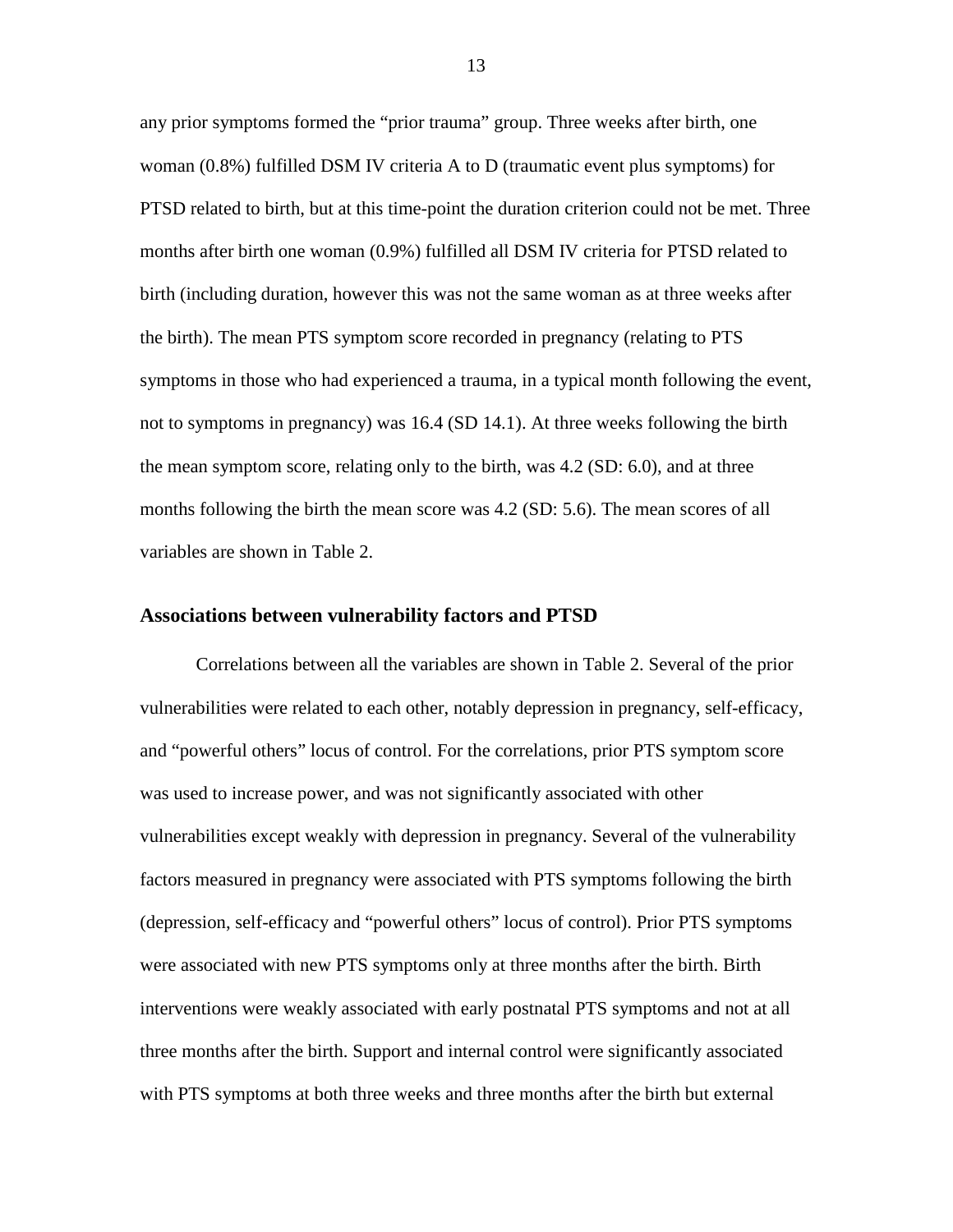control was not associated with symptoms. Internal control was also associated with birth interventions and self-efficacy.

- insert [Table 2](#page-27-0) about here -

# **Support and control during birth and PTS symptoms**

Hierarchical multiple regressions were carried out according to study aims. Regression model parameters can be seen in Table 3. The vulnerability covariates entered in the first step (prior trauma, depression in pregnancy, self-efficacy, "powerful others" locus of control, and birth interventions) predicted 32% of the variance in PTS symptoms at three weeks but only 15% of the variance at three months. At three weeks following the birth, depression in pregnancy, "powerful others" locus of control, and birth interventions were significant individual predictors (betas = .39, .25 and .21 respectively). At three months post-birth, depression in pregnancy (beta  $= .28$ ) was the only significant predictor of PTS symptoms.

- insert [Table 3](#page-28-0) about here –

#### *Hypothesis 1: Support, Control and PTS symptoms*

Support, internal and external control were added to the model in a second step. None of these three variables were found to be significant predictors of PTS symptoms at either time point. In a third model, support was added alone without control, as it was highly correlated with the control variables and therefore there may have been multicolinearity between these variables. At three months support was a significant predictor of PTS symptoms (beta  $= .21$ , p <.05), explaining an extra 8% of the variance. It did not significantly predict PTS symptoms at three weeks post-birth.

*Hypothesis 2: Association of support with postnatal PTS symptoms by prior trauma*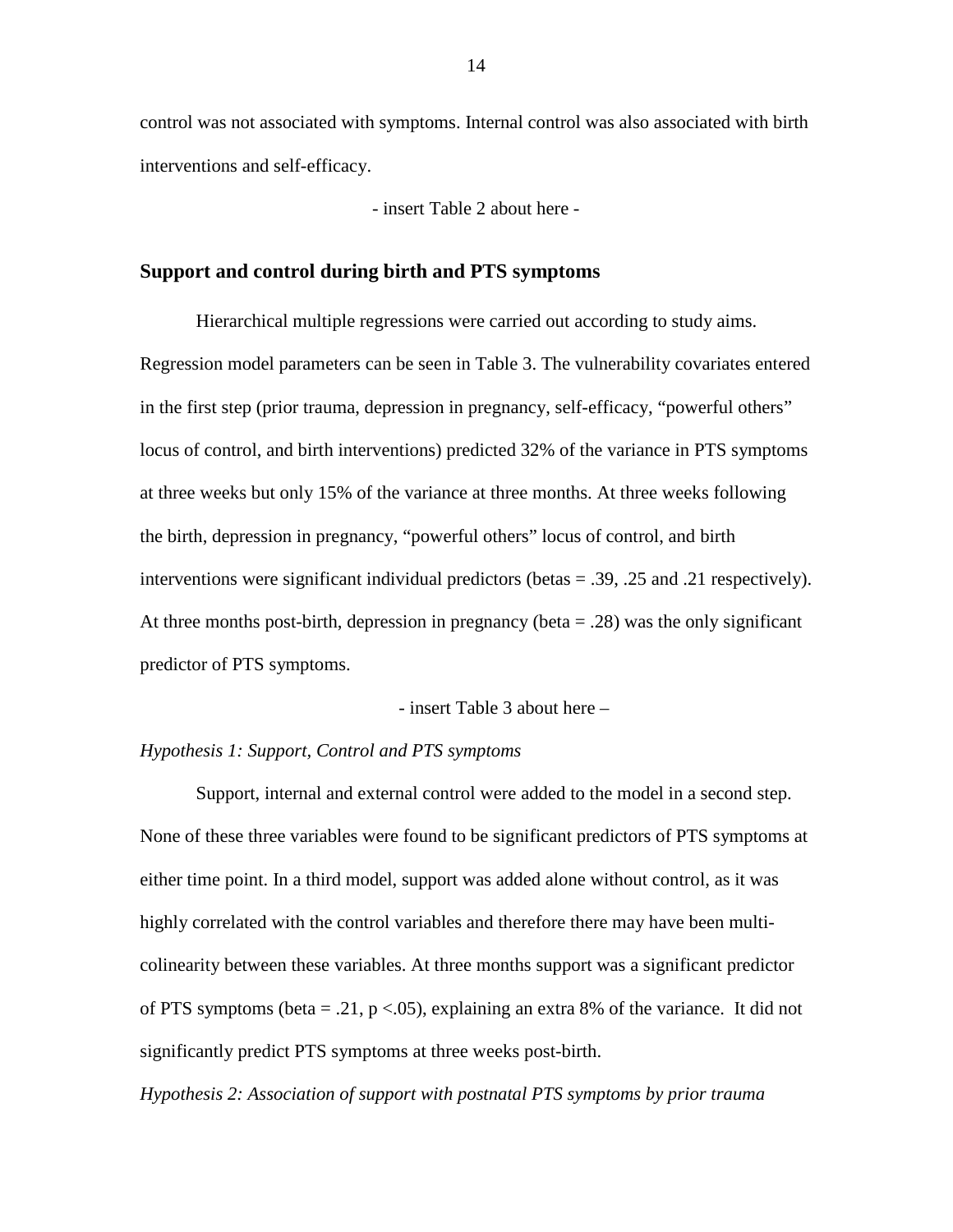The variation of the support – PTS symptom relationship by prior trauma was explored by adding an interaction term (support\*prior trauma) to the model in the third step. This interaction term was significantly associated with of PTS symptoms at three weeks following the birth (beta =  $-.35$ ,  $p < .001$ ), and at three months following the birth (beta =  $-.35$ ,  $p < .01$ ). This suggests that the effect of low hospital staff support on PTS symptoms differs in women with different prior trauma status.

The simple slope of the regression line of support on PTS symptoms was plotted for the two levels of prior trauma (no prior trauma and prior trauma). These slopes are depicted in Figures 1 and 2. At three weeks post-birth there was no effect of support on postnatal PTS symptoms in women with no prior trauma (beta =  $.10, p > .05$ , additional  $R^{2} = 1.0\%$ , F change (1,60) = 1.05, p > 0.05). However there was a strong effect of support on postnatal PTS symptoms in the prior trauma group (beta = -.39, p = .001, additional  $R^2$  $= 16.2\%$ , F change (1,37) = 10.35, p < .01).

The same effect was found at three months post-birth with no effect of support on PTS symptoms in the no prior trauma group (beta = .04,  $p = > .05$ , additional  $R^2 = 0.1\%$ , F change  $(1,53) = 0.07$ , p > .05), but there was a strong effect of support on PTS symptoms in the prior trauma group (beta = -.46, p = .001, additional  $R^2 = 15.6\%$ , F change  $(1,30) = 7.13$ ,  $p = .01$ ).

#### *Hypothesis 3: Association of support with postnatal PTS symptoms by birth intervention*

The variation of the support – PTS symptom relationship by birth intervention was explored by adding an interaction term (support\*birth intervention) to the model in a third step. Three weeks following the birth, the interaction between birth intervention and support was not predictive of PTS symptoms, but at three months post-birth, it was a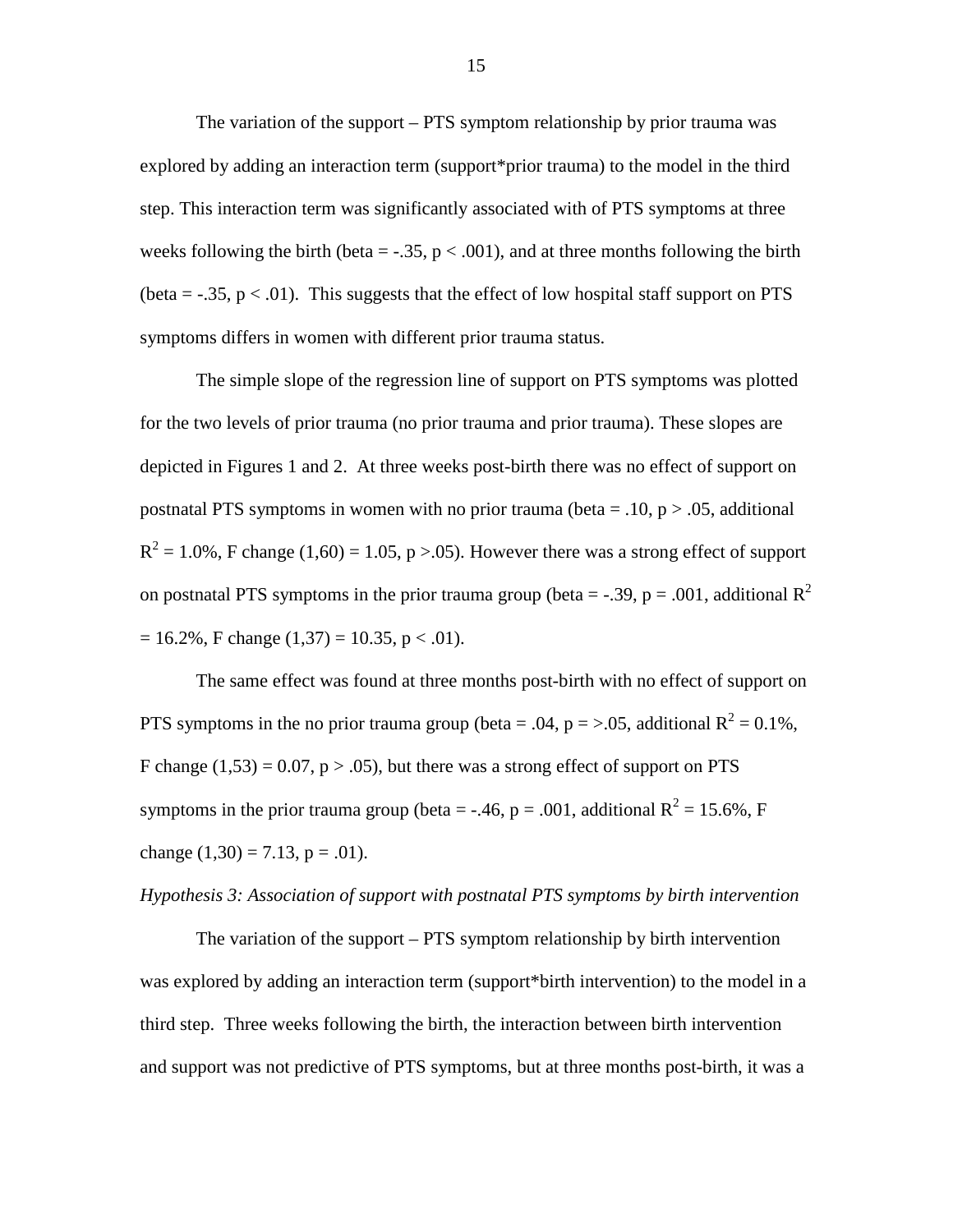significant predictor (beta  $=$  -.20, p<.05). This suggests that the impact of support during birth on later PTS symptoms does vary according to the level of intervention during the birth.

The simple slope of the regression line of support on PTS symptoms three months post-birth was plotted for the mean intervention score and for values one standard deviation above and below the mean (see Figure 3). A simple slopes analysis gave betas of -.01 (p = ns), -.20 (p < .05), and -.42 (p < .01) for low (-1 SD), mean and high (+1 SD) values of intervention, respectively. This suggests that support becomes more highly associated with postnatal PTS symptoms three months after the birth, as levels of birth intervention increase.

#### **Discussion**

This study examined women's perception of health-practitioner support and personal control during birth, and their effect on the development of postnatal PTS symptoms after controlling for previous mental health, control beliefs and birth intervention. The results suggest that control beliefs, level of intervention during birth and depression in pregnancy are likely to be risk factors for acute PTS symptoms following childbirth; and that depression in pregnancy and support during birth are risk factors for more chronic symptoms of PTS. The key finding of this study, however, was that support during birth is particularly important for women with a history of prior trauma or who have high levels of intervention during birth. In these women, support from health-practitioners may protect against the development of PTS symptoms or, conversely, a lack of support may contribute to PTS symptoms.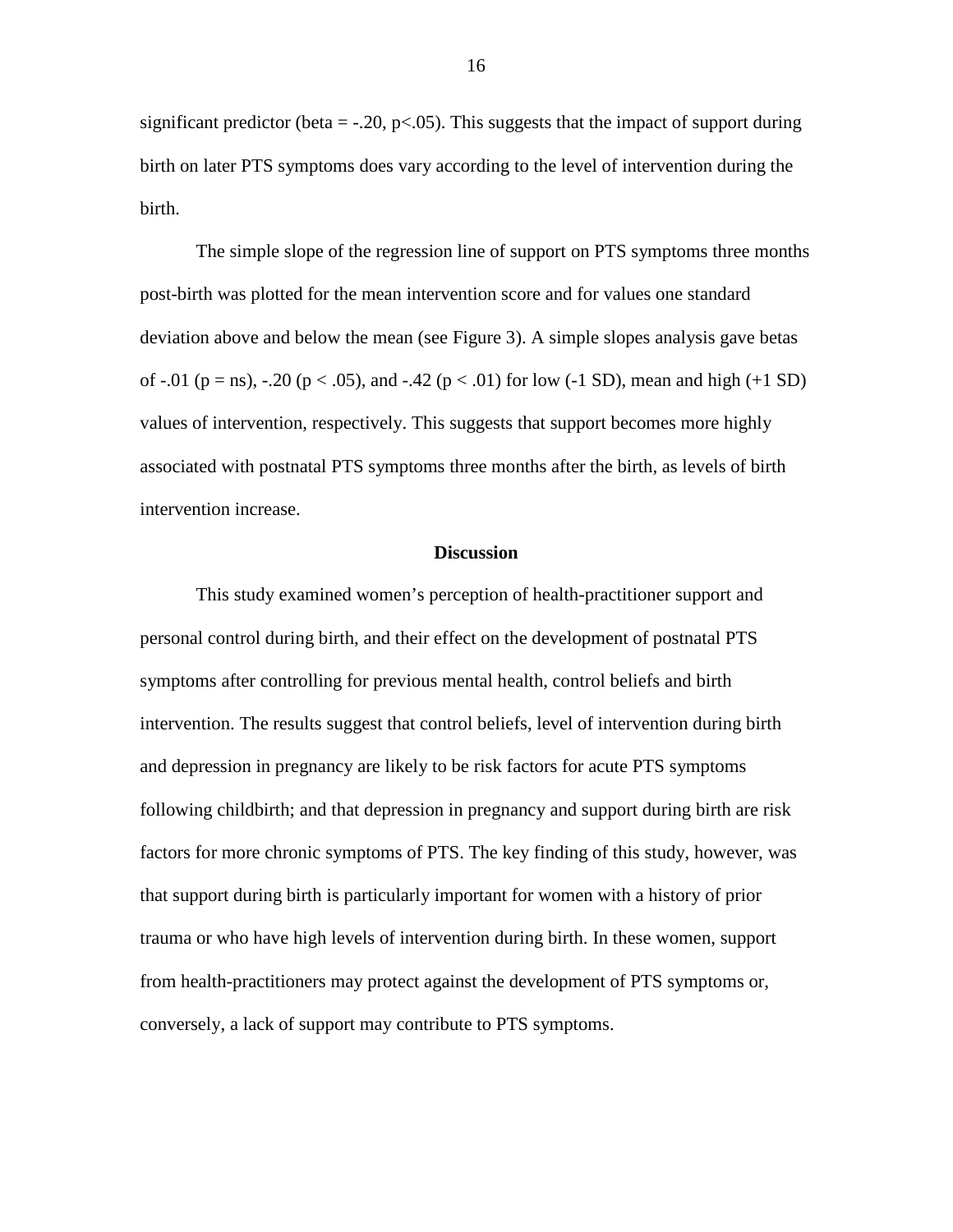These findings are broadly consistent with previous research on PTSD following childbirth and other non-obstetric traumas. Childbirth research has demonstrated the importance of support in both physical and psychological outcomes (Hodnett et al., 2003) including symptoms of PTS after childbirth (Cigoli et al., 2006; Czarnocka & Slade, 2000; Maggioni et al*.*, 2006). Meta-analyses of trauma in non-obstetric samples find associations between lack of support and PTSD, as well as smaller effects of prior trauma and trauma severity or life threat (Brewin et al., 2000; Ozer, Best, Lipsey & Weiss, 2003). Previous studies of variables that moderate these relationships suggest that prior trauma and severity of the event are more strongly associated with PTSD following interpersonal traumatic events (Ozer et al., 2003); and that the effect of severity of the event and support increases over time, which is consistent with results of the current study.

The interaction found between birth intervention and support is intuitively viable and consistent with the buffering hypothesis i.e. that support buffers against the negative effects of stressful events. However, these findings are in contrast with results from a recent experimental analogue study, which used birth stories to examine the interaction between stressful interventions or complications in birth and level of support. This study found no significant interaction between these variables in predicting changes in anxiety and mood (Ford & Ayers, 2009). This inconsistency is probably due to methodological differences i.e. the current study was on real birth events as opposed to imagined events, and measured PTSD symptoms rather than anxiety or mood. The experience of pain and obstetric intervention is potentially more frightening for women and may therefore result in more feelings of helplessness or horror (DSM IV criterion A for PTSD) and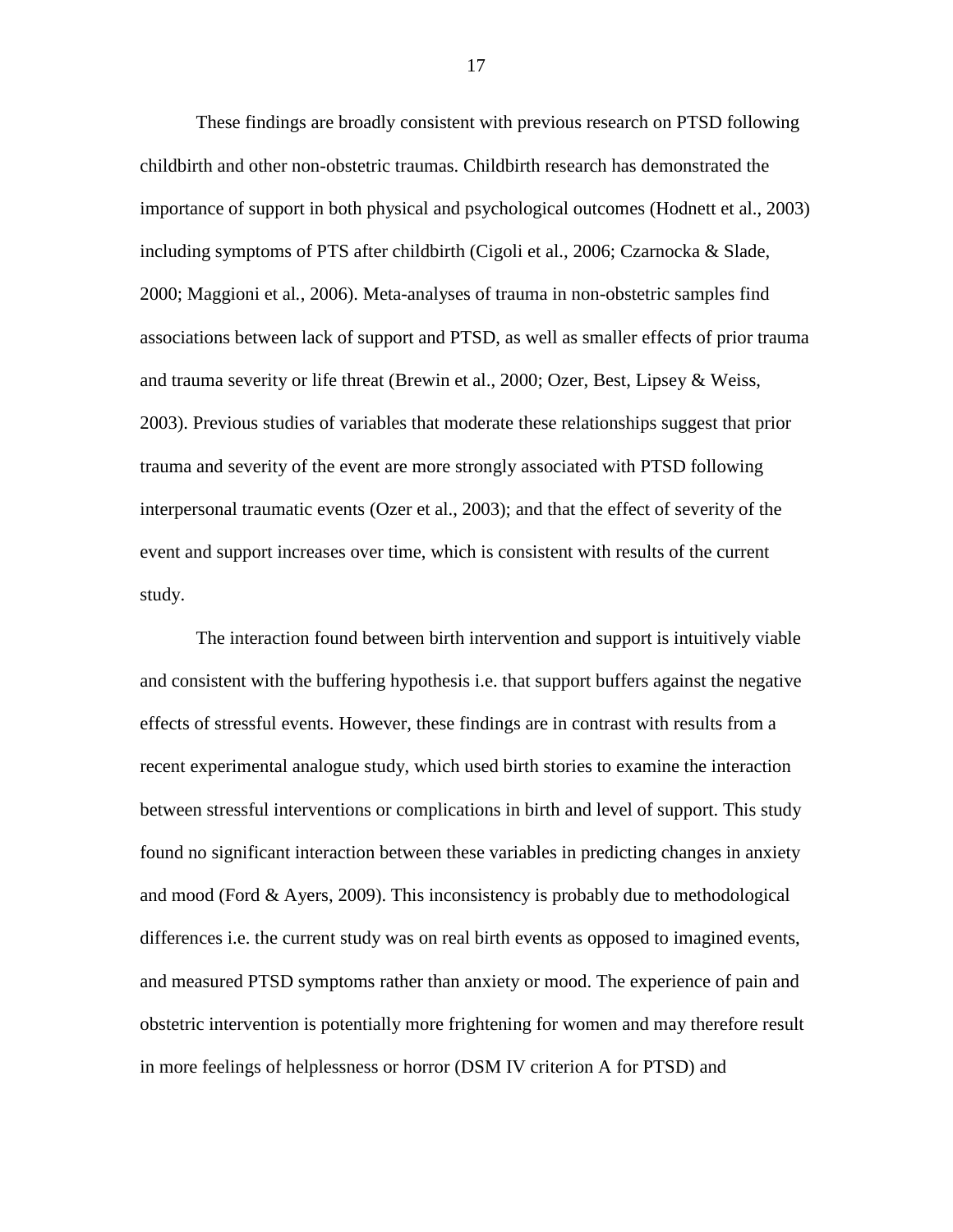subsequently symptoms of PTS. Reassurance and explanations from caregivers may therefore be of greater importance in these situations to ameliorate fear responses. However, more research is needed to unpick this interaction before firm conclusions can be drawn.

The interaction between prior trauma and support during birth is consistent with previous childbirth research. Women with a history of trauma or PTSD have been found to be at higher risk of PTSD following childbirth (Ayers et al., 2009; Cohen et al., 2004; Kennedy & MacDonald, 2002; Soet et al., 2003). Childbirth can involve pain, invasion of bodily integrity (for example pelvic examinations), and feelings of loss of control, so may remind women of previous traumas, thereby rekindling earlier symptoms (Kennedy  $\&$ MacDonald, 2002). Various theories of PTSD suggest cognitive processing immediately after the event is important in whether symptoms are resolved or develop into PTSD (Horowitz, 1979; Ehlers & Clark, 2000). Positive social interactions may facilitate this processing and negative interactions may reinforce maladaptive beliefs or appraisals (Charuvastra & Cloitre, 2008). During birth, a perception of lack of care or neglect, or negative or hostile interactions with health-practitioners, may constitute additional stressors in themselves. Individuals with a history of PTSD may be more likely to react with greater fear to negative interactions in comparison with those who have no prior vulnerability (Charuvastra & Cloitre, 2008).

This study therefore confirms and extends previous research by providing prospective evidence of the importance of support in the development of PTSD after childbirth; and by showing this relationship is moderated by vulnerability factors of prior trauma and severity of birth events. It therefore adds to our knowledge of vulnerability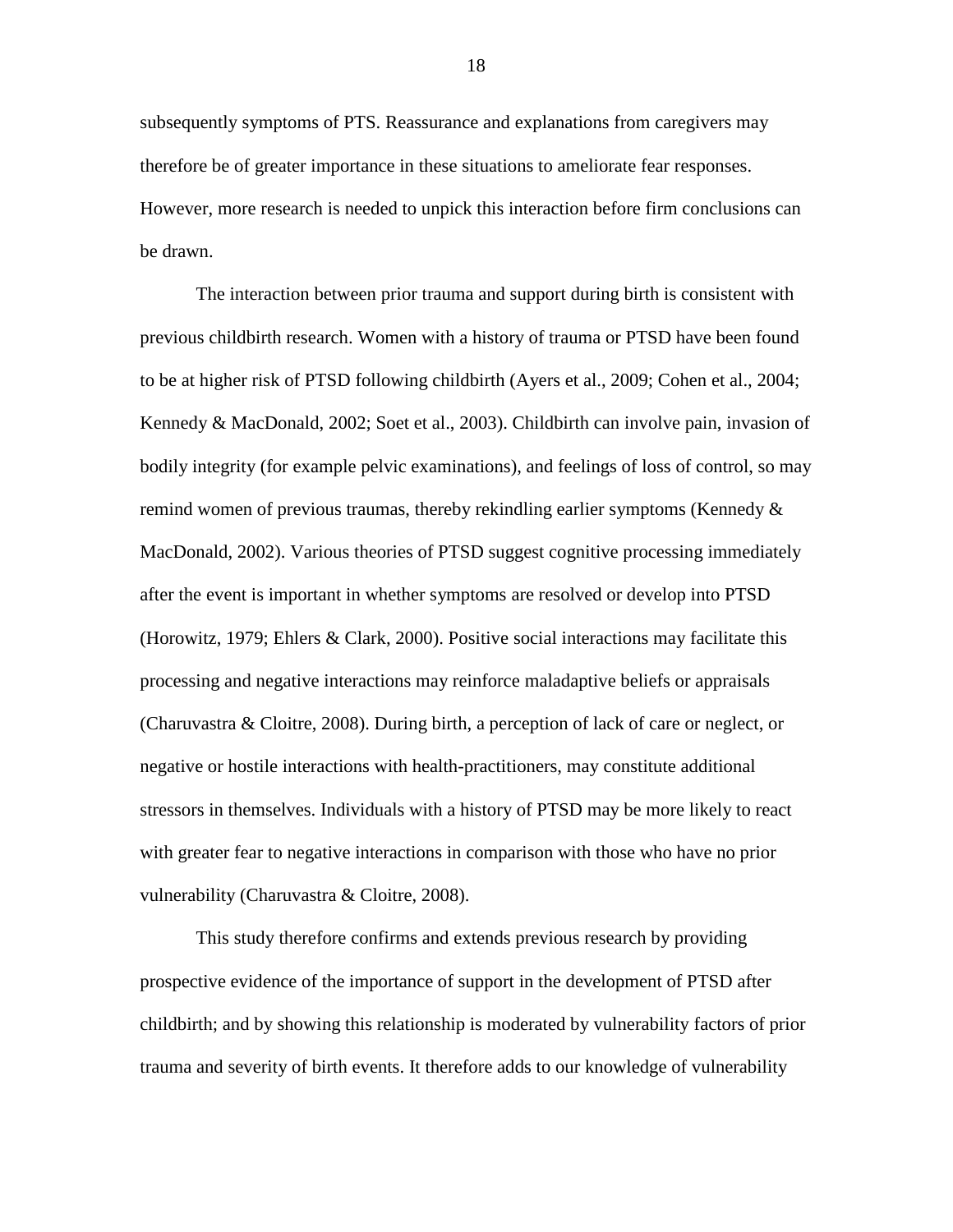factors for PTS symptoms following childbirth, and extends our understanding of the relationship between health-practitioner support and postnatal outcomes. Findings suggest that women with a history of trauma are especially vulnerable to the effects of poor care during labour and birth. Screening for prior trauma during pregnancy could identify these women and a care plan could be put in place to ensure they receive the care they need during birth. This may help to reduce PTS symptoms following birth in this group of women.

Conclusions from this study are limited by the high rate of attrition and subsequent sample size, although analysis of non-completers suggests the only differences between women who completed the study and those who did not were having more children and not living with a partner. Reasons for attrition may include the length of the questionnaires, the face-to-face method of recruitment, or participants' babies being born before the first questionnaire was completed. Due to the high rate of attrition this study has limited statistical power and results cannot be generalized. Further studies should attempt to replicate the relationships between support and PTS symptoms in larger samples.

Another caveat is that associations found with PTS symptoms may not indicate the same relationships with cases of PTSD. Furthermore, PTSD diagnostic criteria (American Psychiatric Association, 2000) require one month duration before a diagnosis can be made so three weeks after birth only initial or acute stress reactions are being predicted. This time-point was chosen in order to achieve reports of birth interventions, support and control as close in time as possible to the event, given the postal survey. In several PTSD theories a distinction is made between symptom onset and symptom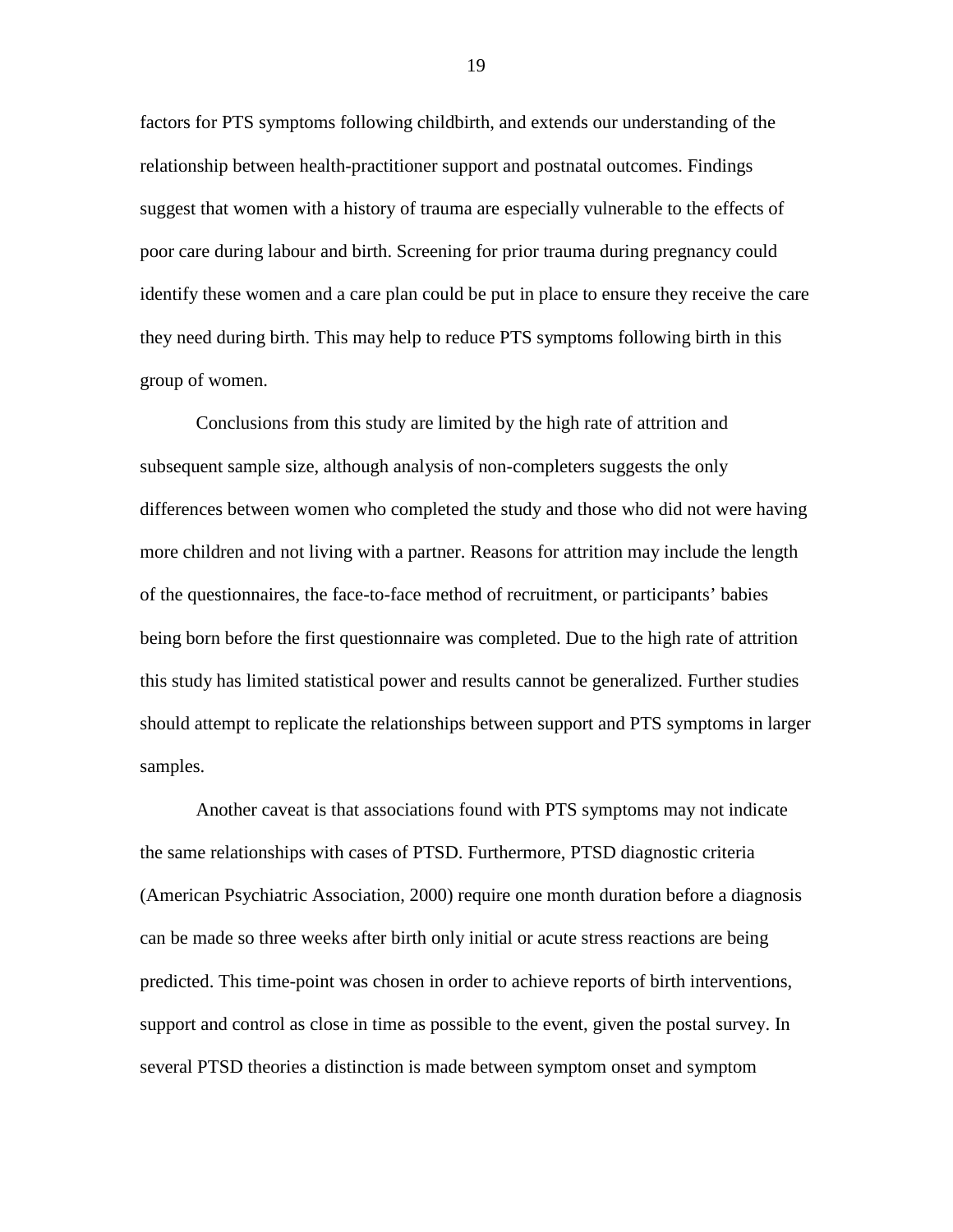maintenance (e.g. Ehlers & Clark, 2000). Therefore, despite not being able to learn about actual cases at two to four weeks post-event, we can gather data about symptom onset. This problem of the duration criterion for PTSD was partially resolved by including a three month follow-up. There is evidence that there is still some spontaneous resolution of PTS symptoms after one month but that cases presenting at three months post-event will generally be chronic (Koren, Arnon, & Klein, 1999; Rothbaum, Foa, Riggs, Murdock, & Walsh, 1992). Therefore, the results from the third time point can be assumed to show risk factors predicting chronic PTS symptoms (but not cases).

A further methodological issue which may be of importance is the significant correlation between support and external control. It is difficult to know whether the correlation between external control and support is due to measurement bias or the strong relationship between these variables under challenging conditions, such as birth. It could be argued these two constructs will always be overlapping due to the nature of childbirth, and the fact that the measurement is of health-practitioner support rather than partner or other support. However, in the development of the measure used for these constructs, support and external control formed distinct and separate factors (Ford et al*.*, 2009) and therefore it appears it is worth examining them separately. Two further variables which were significantly correlated in this study and which may have introduced bias were depression in pregnancy and recall of number of prior traumas. Depressed participants may recall more traumatic experiences than non-depressed participants, although evidence for this is inconsistent (Brewin, Andrews, & Gotlib, 1993; Kuyken & Brewin, 1995). Current depression may have played a role in the association between prior trauma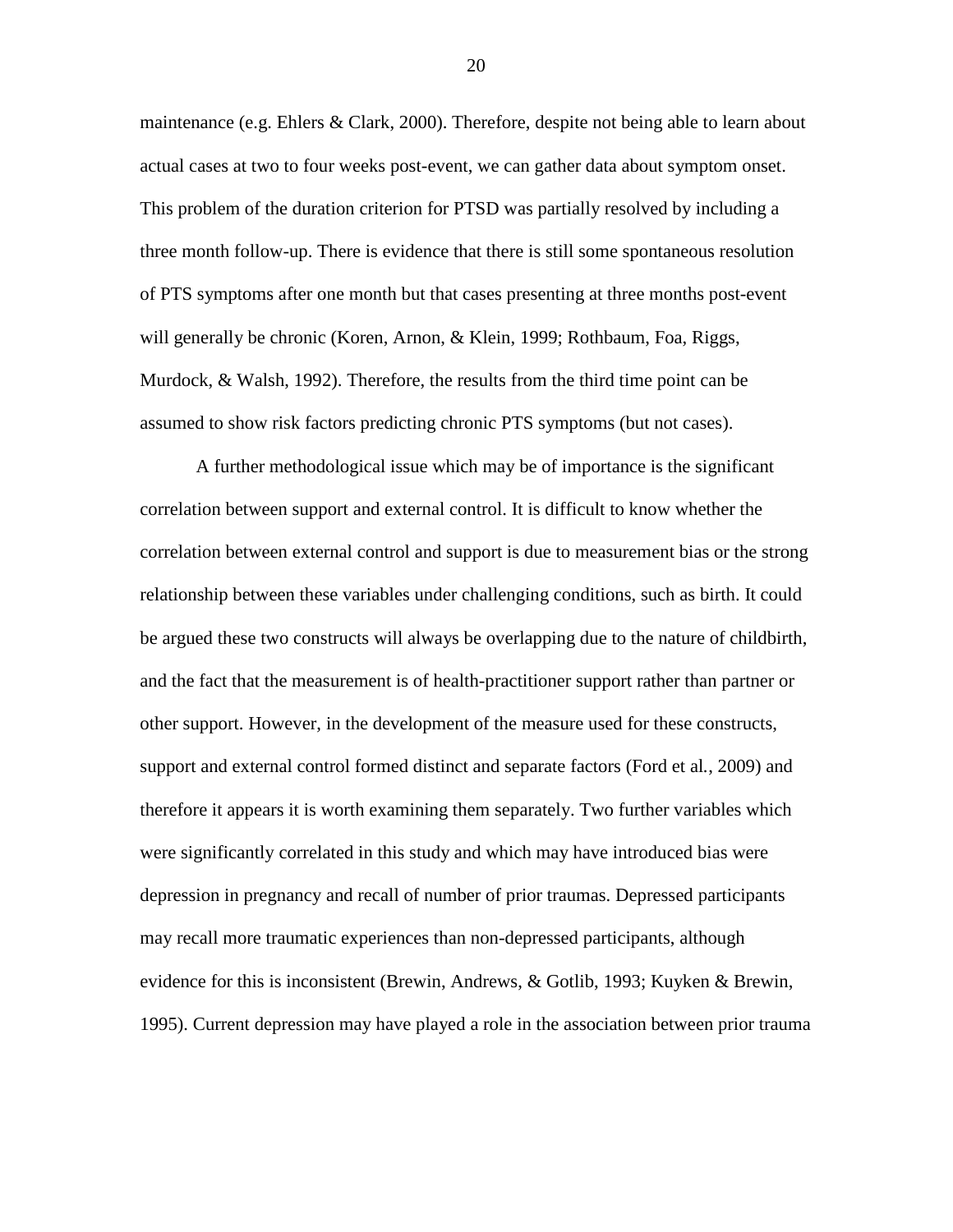and PTS symptoms following the birth. However, this issue was partly resolved by adjusting for depression in the regression analysis.

The finding that low support from health-practitioners during birth is predictive of PTS symptoms in certain groups of women or birth situations has implications for maternity care in the UK and elsewhere. Results suggest that priority should be given to the provision of individualised maternity care. To reduce the occurrence of PTS symptoms, health-practitioners should focus on providing support such as being empathetic, being woman-centred, listening and responding to women's communications, searching for ways to make women comfortable, and suggesting new ways of coping. Results suggest that supportive behaviour should be prioritised over giving women control, as control was not associated with PTS symptoms. As suggested, screening of women with prior trauma may be valuable to make sure women with this vulnerability are given appropriate levels of support.

In summary, low support during birth from health-practitioners is directly predictive of symptoms of PTS in women with prior trauma, even after controlling for previous mental health, control beliefs and birth intervention. At three months postpartum, the effect of low support on PTS symptoms is also greater in women with more births intervention. This study supports the notion that one-to-one supportive care during labour and birth is necessary to maximize positive psychological outcomes for women in the post-natal period.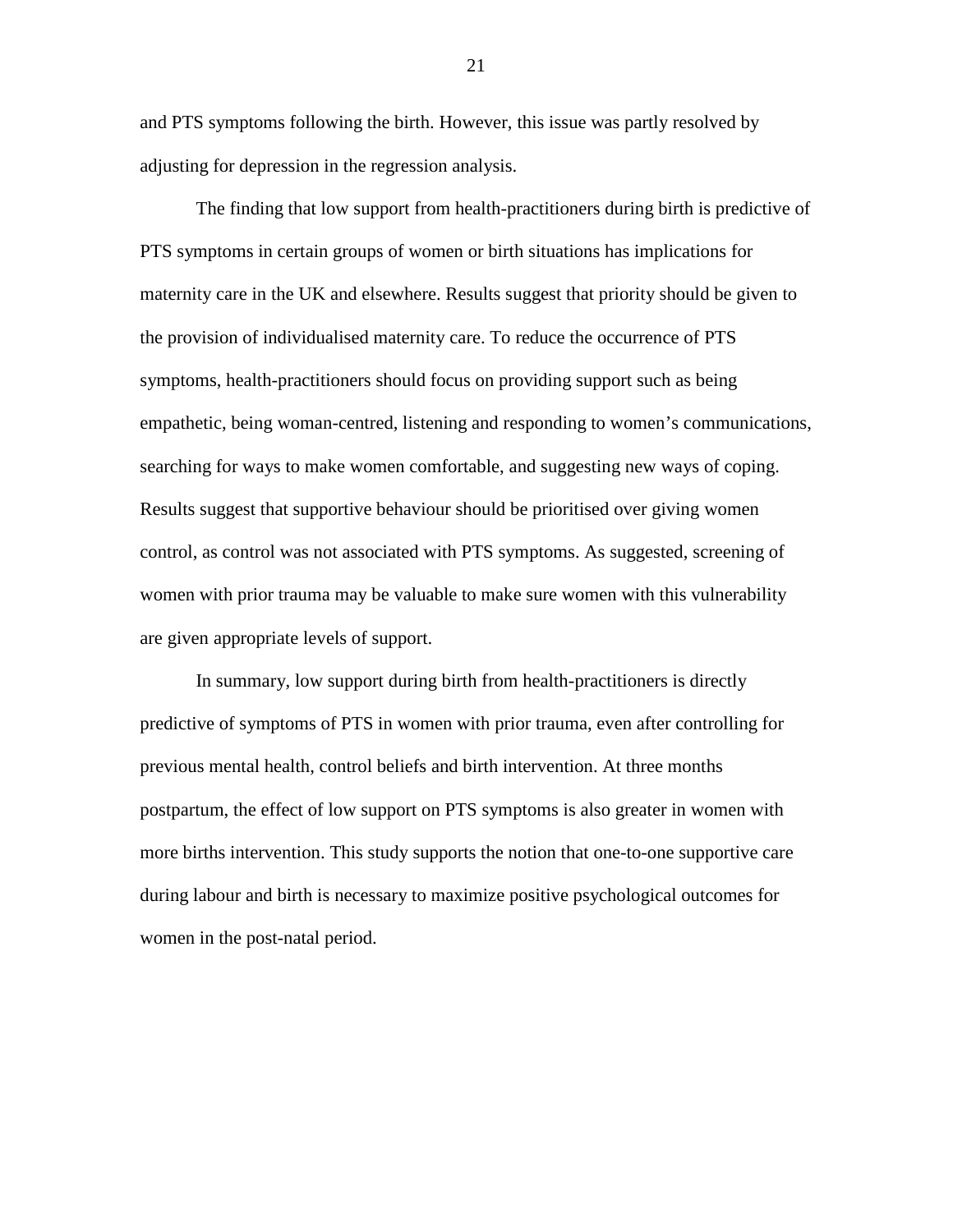#### **References**

- American Psychiatric Association. (2000). *Diagnostic and Statistic Manual of Mental Disorders, Fourth Edition, Text Revision (DSM-IV-TR)*. Washington DC.
- Alcorn, K. L., O'Donovan, A., Patrick, J. C., Creedy, D., & Devilly, G. J. (2010). A prospective longitudinal study of the prevalence of post-traumatic stress disorder resulting from childbirth events. *Psychological Medicine*. doi:10.1017/S0033291709992224
- Ayers, S. (1999). *Post-traumatic Stress Disorder Following Childbirth* Unpublished Ph.D Thesis, University of London.
- Ayers, S., Harris, R., Sawyer, A., Parfitt, Y., & Ford, E. (2009). Posttraumatic stress disorder after childbirth: Analysis of symptom presentation and sampling. *Journal of Affective Disorders, 119*, 200-204.
- Ayers, S., & Pickering, A. (2001). Do Women get posttraumatic stress disorder as a result of childbirth? A Prospective study of incidence. *Birth, 2*, 111-118.
- Brewin, C. R., Andrews, B., & Gotlib, I. H. (1993). Psychopathology and Early Experience: A Reappraisal of Retrospective Reports. *Psychological Bulletin, 113*(1), 82-98.
- Brewin, C. R., Andrews, B., & Valentine, J. D. (2000). Meta-Analysis of Risk Factors for Posttraumatic Stress Disorder in Trauma-Exposed Adults. *Journal of Consulting and Clinical Psychology, 68*(5), 748-766.
- Charuvastra, A., & Cloitre, M. (2008). Social Bonds and Posttraumatic Stress Disorder. *Annual Review of Psychology, 59*, 301-328.
- Cigoli, V., Gilli, G., & Saita, E. (2006). Relational factors in psychopathological responses to childbirth. *Journal of Psychosomatic Obstetrics and Gynecology, 27*(2), 91-97.
- Clement, S., Wilson, J., & Sikorski, J. (1999). The development of an intrapartum intervention score based on women's experiences. *Journal of Reproductive and Infant Psychology, 17*(1), 53-62.
- Cohen, M., Ansara, D., Schei, B., Stuckless, N., & Stewart, D. (2004). Posttraumatic Stress Disorder after Pregnancy, Labor and Delivery. *Journal of Women's Health, 13*(3), 315-324.
- Cox, J. L., Holden, J. M., & Sagovsky, R. (1987). Detection of Postnatal Depression: Development of the 10-item Edinburgh Postnatal Depression Scale. *British Journal of Psychiatry, 150*, 782-786.
- Creedy, D., Shochet, I., & Horsfall, J. (2000). Childbirth and the Development of Acute Trauma Symptoms. *Birth, 27*(2), 104-111.
- Czarnocka, J., & Slade, P. (2000). Prevalence and Predictors of post-traumatic stress symptoms following childbirth. *British Journal of Clinical Psychology, 39*, 35-51.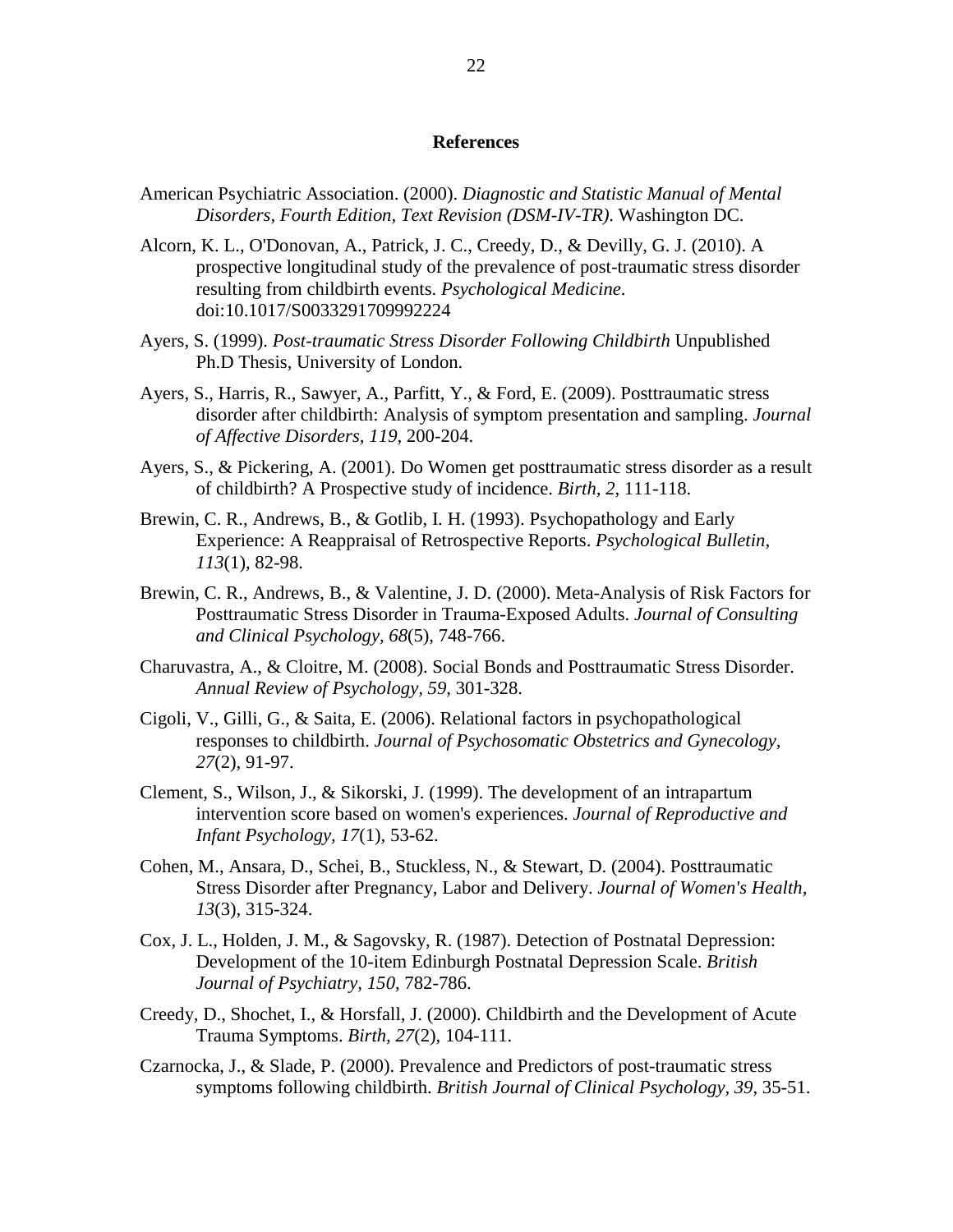- Ehlers, A., & Clark, D. M. (2000). A cognitive model of posttraumatic stress disorder. *Behaviour Research and Therapy, 38*(4), 319-345.
- Elmir, R., Schmied, V., Wilkes, L., & Jackson, D. (2010). Women's perceptions and experiences of a traumatic birth: A meta-ethnography. *Journal of Advanced Nursing, 66*(10), 2142-2153.
- Foa, E. B., Cashman, L., Jaycox, L., & Perry, K. (1997). The Validation of a Self-Report Measure of Posttraumatic Stress Disorder: The Posttraumatic Diagnostic Scale. *Psychological Assessment, 9*(4), 445-451.
- Ford, E., & Ayers, S. (2009). Stressful events and support during birth: The effect on anxiety, mood and perceived control. *Journal of Anxiety Disorders, 23*, 260-268.
- Ford, E., Ayers, S., & Wright, D. B. (2009). Measurement of maternal perceptions of support and control in birth (SCIB). *Journal of Women's Health, 18*(2), 245-252.
- Goodman, P., Mackay, M., & Tavakoli, A. (2004). Factors related to childbirth satisfaction. *Journal of Advanced Nursing, 46*(2), 212-219.
- Green, J. M., & Baston, H. A. (2003). Feeling in control during labor: Concepts, correlates, and consequences. *Birth-Issues In Perinatal Care, 30*(4), 235-247.
- Hammen, C. (1991). Generation of stress in the course of unipolar depression. *Journal of Abnormal Psychology, 100*(4), 555-561.
- Hammen, C. (2005). Stress and Depression. *Annual Review of Clinical Psychology, 1*, 293-319.
- Hodnett, E. D., Gates, S., Hofmeyr, G., & Sakala, C. (2003). Continuous Support for women during childbirth. *The Cochrane Database of Systematic Reviews*(3), Art No.: CD003766. DOI:003710.001002/14651858.CD14003766.
- Horowitz, M. J. (1979). Psychological response to serious life events. . In V. Hamilton & D. M. Warburton (Eds.), *Human Stress and Cognition: An Information Processing Approach.* New York: Wiley.
- Hubley, A. M., & Wagner, S. (2004). Using alternate forms of the Multidimensional Health Locus of Control Scale: Caveat emptor. *Social Indicators Research, 65*(2), 167-186.
- Kennedy, H., & MacDonald, E. (2002). "Altered consciousness" during childbirth: potential clues to post traumatic stress disorder? *Journal of Midwifery & Women's Health, 47*(5), 380-382.
- Kessler, R. C., Berglund, P., Demler, O., Jin, R., Merikangas, K. R., & Walters, E. E. (2005). Lifetime prevalence and age-of-onset distributions of DSM-IV disorders in the National Comorbidity Survey Replication. *Arch Gen Psychiatry, 62*(6), 593-602.
- Koren, D., Arnon, I., & Klein, E. (1999). Acute Stress Response and Posttraumatic Stress Disorder in Traffic Accident Victims: A One-Year Prospective, Follow-Up Study. *American Journal of Psychiatry, 156*(3), 367-373.
- Kuyken, W., & Brewin, C. R. (1995). Autobiographical Memory Functioning in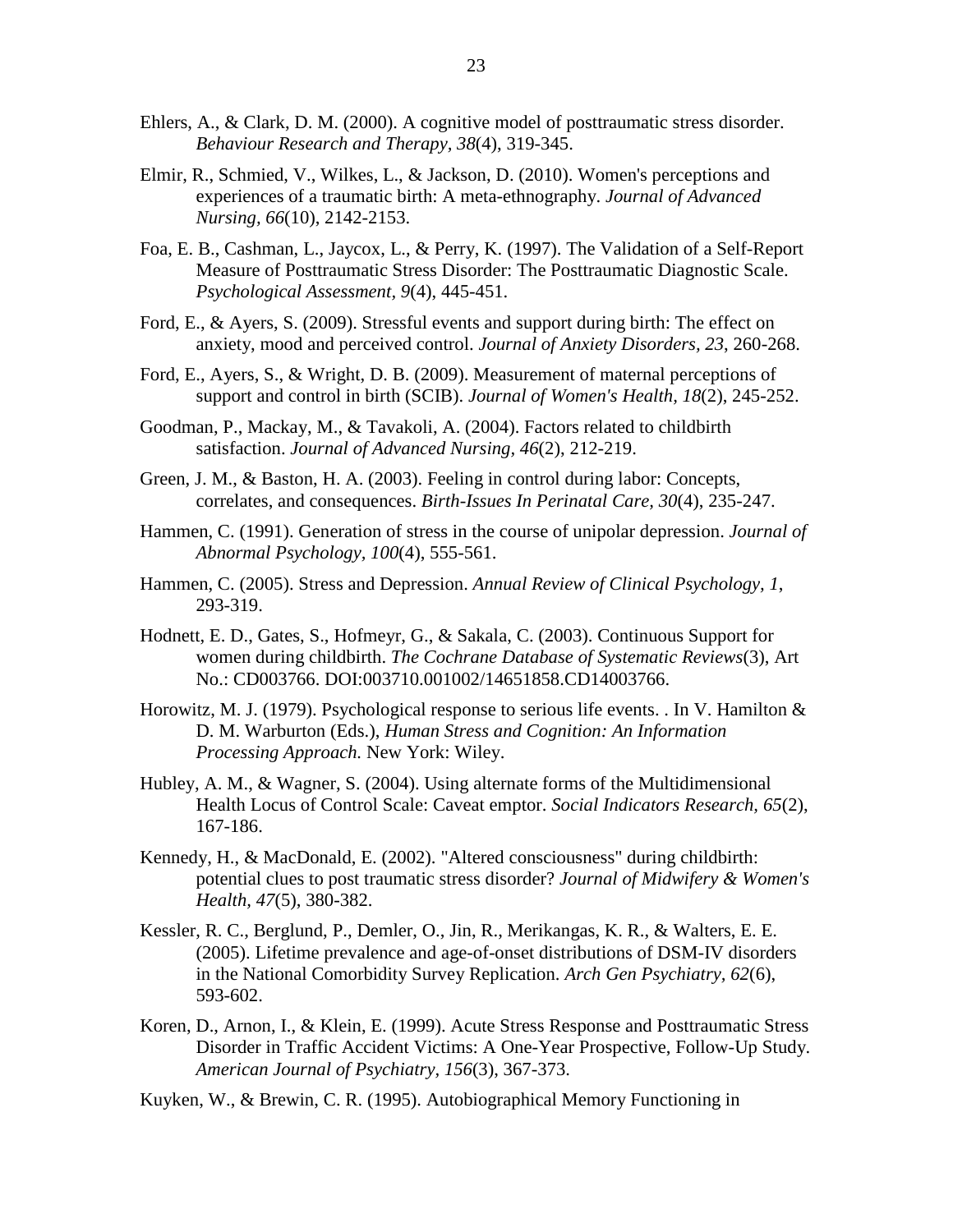Depression and Reports of Early Abuse. *Journal of Abnormal Psychology, 104*(4), 585-591.

- Lundgren, I. (2005). Swedish women's experience of childbirth 2 years after birth. *Midwifery, 21*(4), 346-354.
- Maclean, L., McDermott, M., & May, C. (2000). Method of delivery and subjective distress: women's emotional responses to childbirth practises. *Journal of Reproductive and Infant Psychology, 18*, 153-162.
- Maggioni, C., Margola, D., & Filippi, F. (2006). PTSD, risk factors, and expectations among women having a baby: A two-wave longitudinal study. *Journal of Psychosomatic Obstetrics and Gynecology, 27*(2), 81-90.
- McNally, R. J. (2009). Can we fix PTSD in DSM-V? *Depression and Anxiety, 26*, 597- 600.
- Melender, H. L. (2006). What constitutes a good childbirth? A qualitative study of pregnant Finnish women. *Journal of Midwifery & Womens Health, 51*(5), 331- 339.
- Nystedt, A., Hogberg, U., & Lundman, B. (2006). Some swedish women's experiences of prolonged labour. *Midwifery, 22*, 56-65.
- Olde, E., van der Hart, O., Kleber, R., & van Son, M. (2006). Posttraumatic stress following childbirth: A review. *Clinical Psychology Review, 26*(1), 1-16.
- Ozer, E. J., Best, S. R., Lipsey, T. L., & Weiss, D. S. (2003). Predictors of Posttraumatic Stress Disorder and Symptoms in Adults: A Meta-Analysis. *Psychological Bulletin, 129*(1), 52-73.
- Richardson, A., & Mmata, C. (2007). NHS Maternity Statistics, England: 2005-06. Retrieved 28th July 2008, from http://www.ic.nhs.uk/webfiles/publications/maternity0506/NHSMaternityStatsEn gland200506\_fullpublication%20V3.pdf
- Rothbaum, B. O., Foa, E. B., Riggs, D. S., Murdock, T., & Walsh, W. (1992). A prospective examination of post-traumatic stress disorder in rape victims. *Journal of Traumatic Stress, 5*(3), 455-475.
- Sauls, D. (2002). Effects of Labor support on mothers, babies and birth outcomes. *Journal of Obstetric Gynecologic and Neonatal Nursing, 31*(6), 733-741.
- Scott, K. D., Klaus, P. H., & Klaus, M. H. (1999). The obstetrical and postpartum benefits of continuous support during childbirth. *Journal of Women's Health and Gender-based Medicine, 8*(10), 1257-1264.
- Sherer, M., Maddux, J. E., Mercandante, B., Prenticedunn, S., Jacobs, B., & Rogers, R. W. (1982). The Self-Efficacy Scale - Construction and Validation. *Psychological Reports, 51*(2), 663-671.
- Skari, H., Skreden, M., Malt, U. F., Dalholt, M., Ostensen, A. B., Egeland, T., et al. (2002). Comparative levels of psychological distress, stress symptoms, depression and anxiety after childbirth--a prospective population-based study of mothers and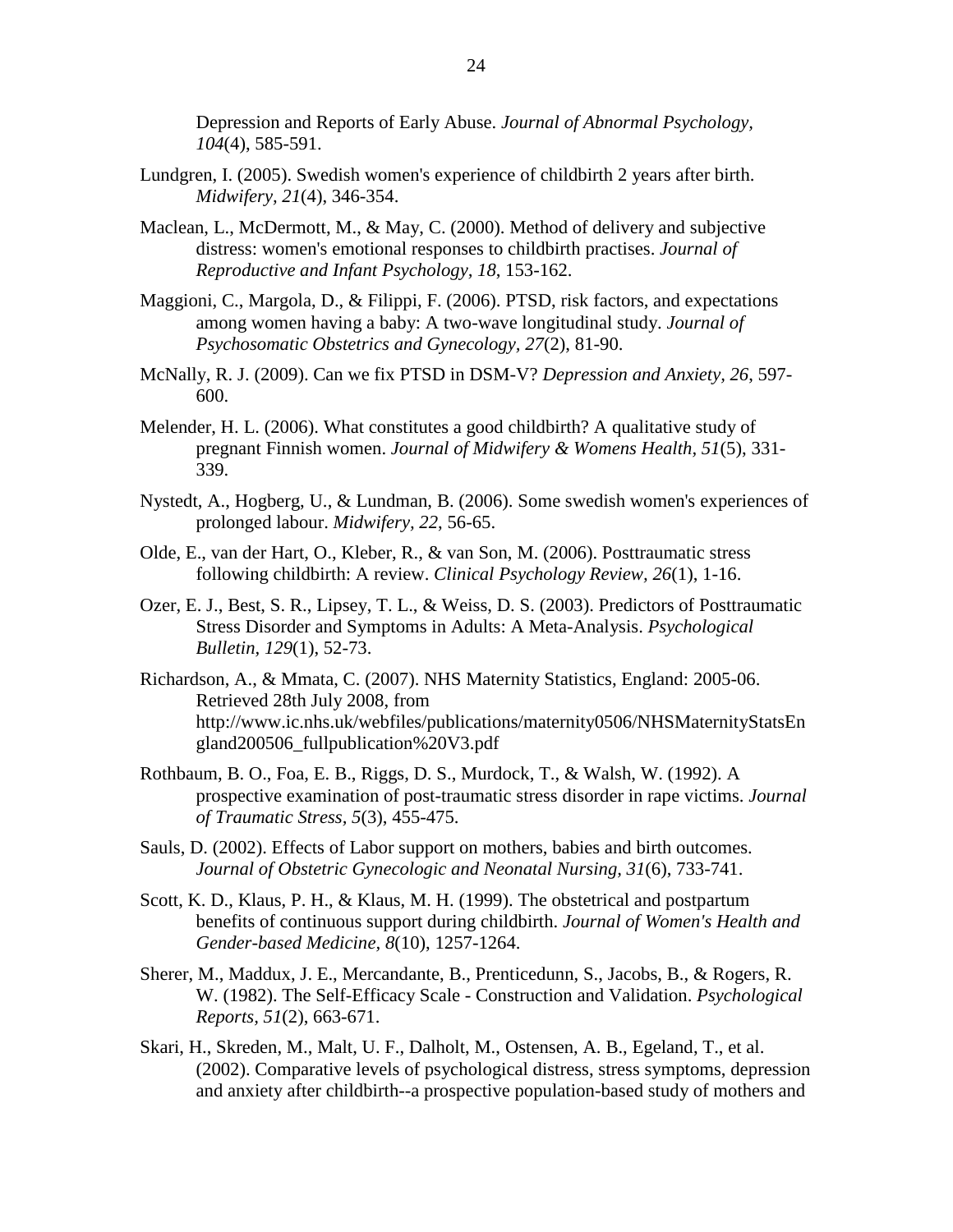fathers. *BJOG: An International Journal of Obstetrics and Gynaecology, 109*(10), 1154-1163.

- Slade, P., MacPherson, S., Hume, A., & Maresh, M. (1993). Expectations, Experiences and Satisfaction with Labour. *British Journal of Clinical Psychology, 32*, 469- 483.
- Soderquist, J., Wijma, B., & Wijma, K. (2006). The longitudinal course of post-traumatic stress after childbirth. *Journal of Psychosomatic Obstetrics and Gynecology, 27*(2), 113-119.
- Soderquist, J., Wijma, K., & Wijma, B. (2002). Traumatic Stress after Childbirth: the role of obstetric variables. *Journal of Psychosomatic Obstetrics and Gynecology, 23*, 31-39.
- Soet, J., Brack, G., & Dilorio, C. (2003). Prevalence and Predictors of Women's Experience of Psychological Trauma During Childbirth. *Birth, 30*, 36-46.
- Tabachnick, B. G., & Fidell, L. S. (2001). *Using Multivariate Statistics* (4th Edition ed.). Boston MA, USA: Allyn and Bacon.
- Tedstone, J. E., & Tarrier, N. (2003). Posttraumatic stress disorder following medical illness and treatment. *Clinical Psychology Review, 23*(3), 409-448.
- Wallston, K. A., Wallston, B. S., & Devellis, R. (1978). Development of Multidimensional Health Locus of Control (MHLC) Scales. *Health Education Monographs, 6*(2), 160-170.
- White, T., Matthey, S., Boyd, K., & Barnett, B. (2006). Postnatal depression and posttraumatic stress after childbirth: Prevalence, course and co-occurrence. *Journal of Reproductive and Infant Psychology, 24*(2), 107-120.
- Wijma, K., Soderquist, J., & Wijma, B. (1997). Posttraumatic Stress Disorder After Childbirth: A Cross Sectional Study. *Journal of Anxiety Disorders, 11*(6), 587- 597.
- Zhang, J., Bernasko, J. W., Leybovich, E., Fahs, M., & Hatch, M. C. (1996). Continuous labor support from labor attendant for primiparous women: a meta-analysis. *Obstetrics and Gynecology, 88*(4 Pt 2), 739-744.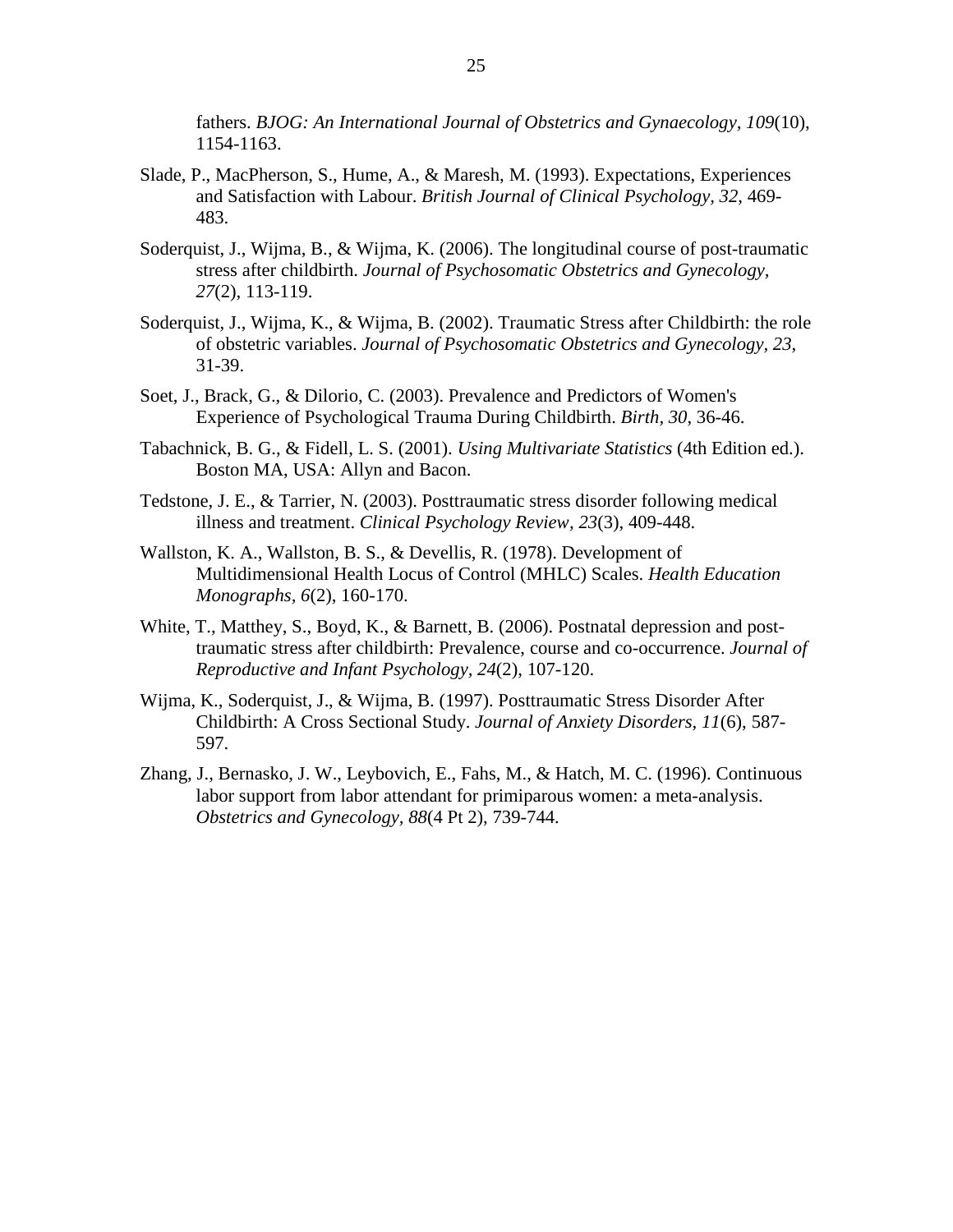<span id="page-26-0"></span>

| Characteristic                 | N              | $\frac{0}{0}$ |  |
|--------------------------------|----------------|---------------|--|
| Age                            | Mean: 32.12    | SD: 5.57      |  |
|                                | years          | years         |  |
| <b>Marital Status: Married</b> | 81             | 58.7          |  |
| Living with partner            | 42             | 30.4          |  |
| Separated                      | $\mathbf{1}$   | 0.7           |  |
| Divorced                       | 3              | 2.2           |  |
| Single                         | 11             | 8.0           |  |
| Ethnic Origin: White European  | 127            | 92.6          |  |
| African                        | 3              | 2.1           |  |
| Indian                         | $\overline{2}$ | 1.4           |  |
| Filipino                       | $\overline{2}$ | 1.4           |  |
| Latin American                 | $\mathbf{1}$   | 0.7           |  |
| Nepali                         | $\mathbf{1}$   | 0.7           |  |
| Other                          | $\mathbf{1}$   | 0.7           |  |
| Level of Education: none       | $\overline{4}$ | 2.9           |  |
| GCSE (at 16 years)             | 21             | 15.4          |  |
| A level (at 18 years)          | 14             | 10.3          |  |
| Diploma                        | 22             | 16.1          |  |
| Degree                         | 30             | 22.1          |  |
| <b>Higher Degree</b>           | 6              | 4.4           |  |
| Professional Qualification     | 39             | 28.7          |  |
| Other Children: 0              | 51             | 37.0          |  |
| $\mathbf{1}$                   | 68             | 49.3          |  |
| $\overline{2}$                 | 14             | 10.1          |  |
| 3 or more                      | 5              | 3.5           |  |

**Table 1: Participant Characteristics (N = 138)**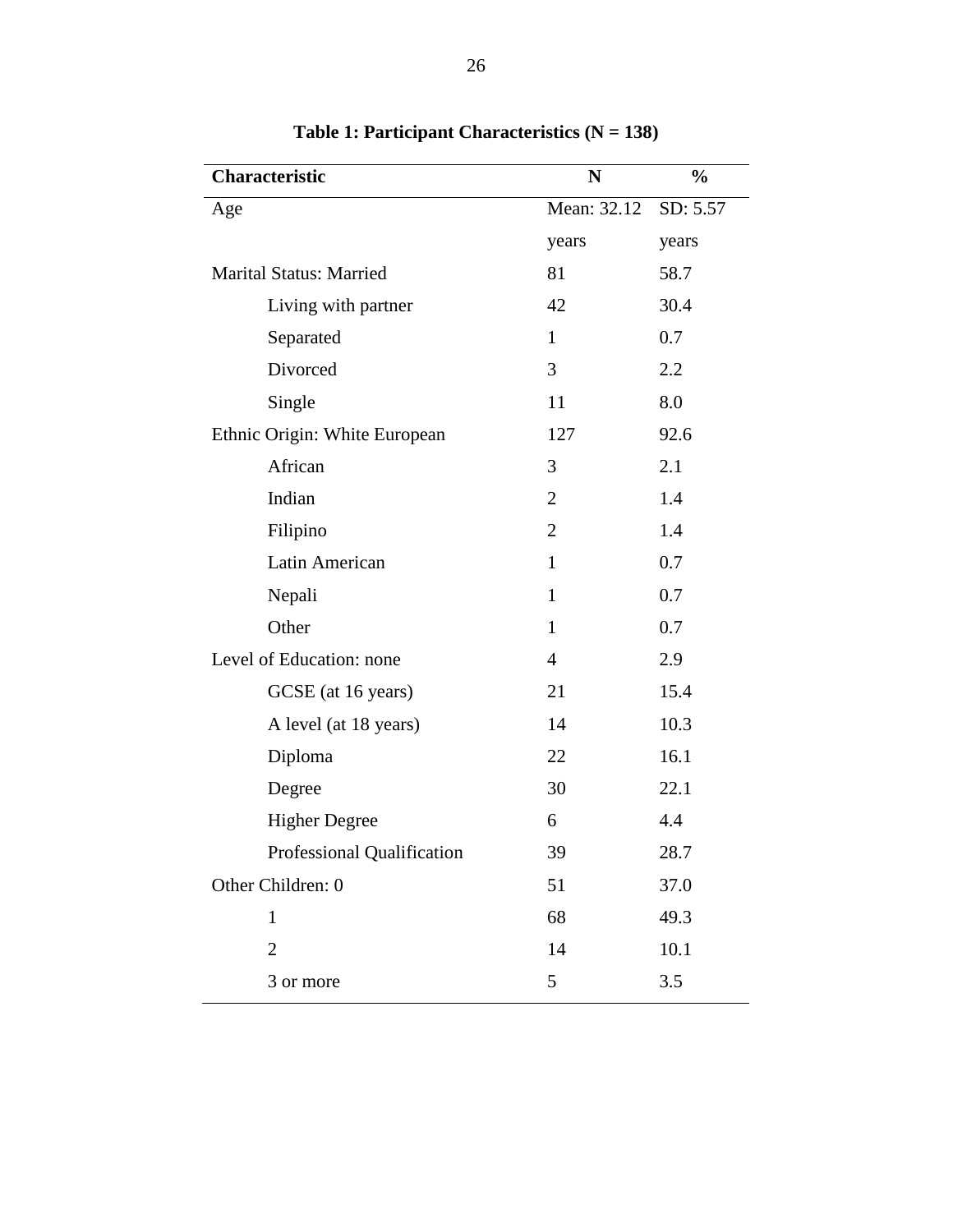<span id="page-27-0"></span>

|                           | <b>Mean</b><br><b>Score</b><br>(SD) | Prior<br><b>PTS</b><br>symptoms | <b>Depression</b><br>in<br>Pregnancy | Powerful<br>others<br><b>HLoC</b> | Self-<br><b>Efficacy</b> | <b>Birth</b><br>intervention | Hospital<br><b>Staff</b><br><b>Support</b> | <b>Internal</b><br><b>Control</b> | <b>External</b><br><b>Control</b> | <b>PTS</b><br>symptoms<br>$(3$ weeks) |
|---------------------------|-------------------------------------|---------------------------------|--------------------------------------|-----------------------------------|--------------------------|------------------------------|--------------------------------------------|-----------------------------------|-----------------------------------|---------------------------------------|
| <b>Prior PTS</b>          | 16.37                               |                                 |                                      |                                   |                          |                              |                                            |                                   |                                   |                                       |
| symptoms $(n = 52)$       | (14.07)                             |                                 |                                      |                                   |                          |                              |                                            |                                   |                                   |                                       |
| Depression in             | 7.20                                | $.21*$                          |                                      |                                   |                          |                              |                                            |                                   |                                   |                                       |
| <b>Pregnancy</b>          | (5.13)                              |                                 |                                      |                                   |                          |                              |                                            |                                   |                                   |                                       |
| <b>Powerful others</b>    | 13.81                               | .00                             | $.28**$                              |                                   |                          |                              |                                            |                                   |                                   |                                       |
| HLoC                      | (4.43)                              |                                 |                                      |                                   |                          |                              |                                            |                                   |                                   |                                       |
| <b>Self-Efficacy</b>      | 58.00                               | $-.12$                          | $-.47***$                            | $-.22*$                           |                          |                              |                                            |                                   |                                   |                                       |
|                           | (11.06)                             |                                 |                                      |                                   |                          |                              |                                            |                                   |                                   |                                       |
| <b>Birth Intervention</b> | 16.91                               | $.20*$                          | .02                                  | .14                               | $.18*$                   |                              |                                            |                                   |                                   |                                       |
|                           | (8.96)                              |                                 |                                      |                                   |                          |                              |                                            |                                   |                                   |                                       |
| <b>Hospital Staff</b>     | 47.43                               | $-.10$                          | $-.09$                               | $-.06$                            | .03                      | $-.15$                       |                                            |                                   |                                   |                                       |
| <b>Support</b>            | (10.60)                             |                                 |                                      |                                   |                          |                              |                                            |                                   |                                   |                                       |
| <b>Internal Control</b>   | 33.90                               | $-.10$                          | $-.08$                               | $-.13$                            | $.26**$                  | $-.33***$                    | $.32**$                                    |                                   |                                   |                                       |
|                           | (8.95)                              |                                 |                                      |                                   |                          |                              |                                            |                                   |                                   |                                       |
| <b>External Control</b>   | 37.09                               | $-.03$                          | $-.03$                               | $.01\,$                           | $.10\,$                  | $-.25**$                     | $.54***$                                   | $.25**$                           |                                   |                                       |
|                           | (11.02)                             |                                 |                                      |                                   |                          |                              |                                            |                                   |                                   |                                       |
| PTS symptoms (3)          | 4.15                                | $.17\,$                         | $.38***$                             | $.40***$                          | $-.21*$                  | $.21*$                       | $-.29**$                                   | $-.23**$                          | $-.15$                            |                                       |
| weeks)                    | (5.96)                              |                                 |                                      |                                   |                          |                              |                                            |                                   |                                   |                                       |
| PTS symptoms (3)          | 4.20                                | $.30**$                         | $.34***$                             | $.20*$                            | $-.24*$                  | .12                          | $-.24*$                                    | $-.30**$                          | $-.19$                            | $.68***$                              |
| months)                   | (5.59)                              |                                 |                                      |                                   |                          |                              |                                            |                                   |                                   |                                       |

# **Table 2: Correlations between risk factors and PTS symptoms**

\*p <.05, \*\* p < .01, \*\*\* p < .001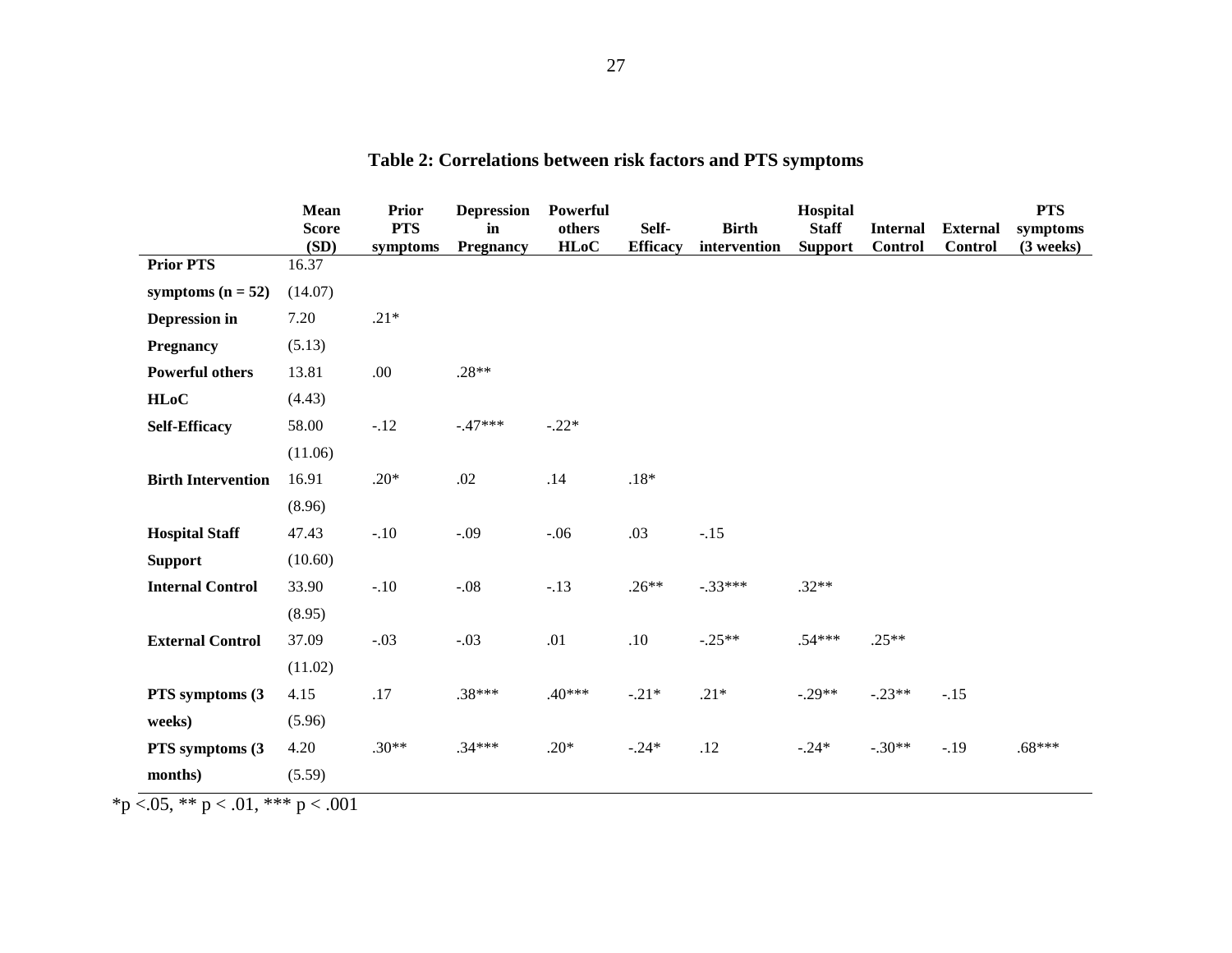<span id="page-28-0"></span>

| Three weeks after birth               | <b>Model 1</b>            | <b>Model 2</b>                                        | <b>Model 3</b>         | <b>Model 4</b>                      | Model 5                          |
|---------------------------------------|---------------------------|-------------------------------------------------------|------------------------|-------------------------------------|----------------------------------|
| $(n = 109)$                           | <b>Covariates</b><br>only | <b>Support</b><br>$\boldsymbol{\&}$<br><b>Control</b> | <b>Support</b><br>only | Support x<br><b>Prior</b><br>trauma | <b>Support x</b><br>intervention |
|                                       | $\beta$                   | β                                                     | $\beta$                | β                                   | β                                |
| Prior trauma                          | .03                       | .03                                                   | .03                    | .05                                 | .02                              |
| Depression in pregnancy               | .39***                    | $.39***$                                              | $0.39***$              | $.39***$                            | .38***                           |
| Self Efficacy                         | .08                       | .10                                                   | .08                    | .09                                 | .07                              |
| Locus of control                      | $.25**$                   | $.25**$                                               | $.25**$                | $.27**$                             | $.24**$                          |
| <b>Birth intervention</b>             | $.21*$                    | .17                                                   | .20                    | .19                                 | $.22*$                           |
| Support                               |                           | $-.11$                                                | $-.14$                 | $.10**$                             | $-.13$                           |
| Internal control                      |                           | .08                                                   |                        |                                     |                                  |
| External control                      |                           | $-.04$                                                |                        |                                     |                                  |
| Prior trauma*support                  |                           |                                                       |                        | $-.35***$                           |                                  |
| <b>Birth</b>                          |                           |                                                       |                        |                                     | $-.13$                           |
| intervention*support                  |                           |                                                       |                        |                                     |                                  |
| $R^2$                                 | .32                       | .35                                                   | .35                    | .41                                 | .36                              |
| ${\bf F}$                             | 9.92***                   | $6.75***$                                             | 9.06***                | 9.90***                             | 8.21 ***                         |
| Three months after birth              |                           |                                                       |                        |                                     |                                  |
| $(n = 99)$                            |                           |                                                       |                        |                                     |                                  |
| Prior trauma                          | .07                       | .08                                                   | .09                    | .09                                 | .06                              |
| Depression in pregnancy               | $.28*$                    | $.30*$                                                | $.29*$                 | $.29*$                              | $.27*$                           |
| Self Efficacy                         | $-.07$                    | $-.04$                                                | $-.08$                 | $-.08$                              | $-.11$                           |
| "Powerful Others" Locus<br>of control | .06                       | .09                                                   | .08                    | .11                                 | .08                              |
| <b>Birth intervention</b>             | .08                       | .00.                                                  | .06                    | .04                                 | .09                              |
| Support                               |                           | $-14$                                                 | $-.21*$                | .04                                 | $-.20*$                          |
| Internal control                      |                           | $-.17$                                                |                        |                                     |                                  |
| External control                      |                           | $-.08$                                                |                        |                                     |                                  |
| Prior trauma*support                  |                           |                                                       |                        | $-.35**$                            |                                  |
| <b>Birth</b><br>intervention*support  |                           |                                                       |                        |                                     | $-.20*$                          |
| $R^2$                                 | .15                       | .19                                                   | .23                    | .29                                 | .21                              |
| ${\bf F}$                             | $3.17*$                   | 3.79**                                                | 4.37**                 | 5.08***                             | $4.50***$                        |

**Table 3: Regression models of PTS symptoms** 

\*p <.05, \*\* p < .01, \*\*\* p < .001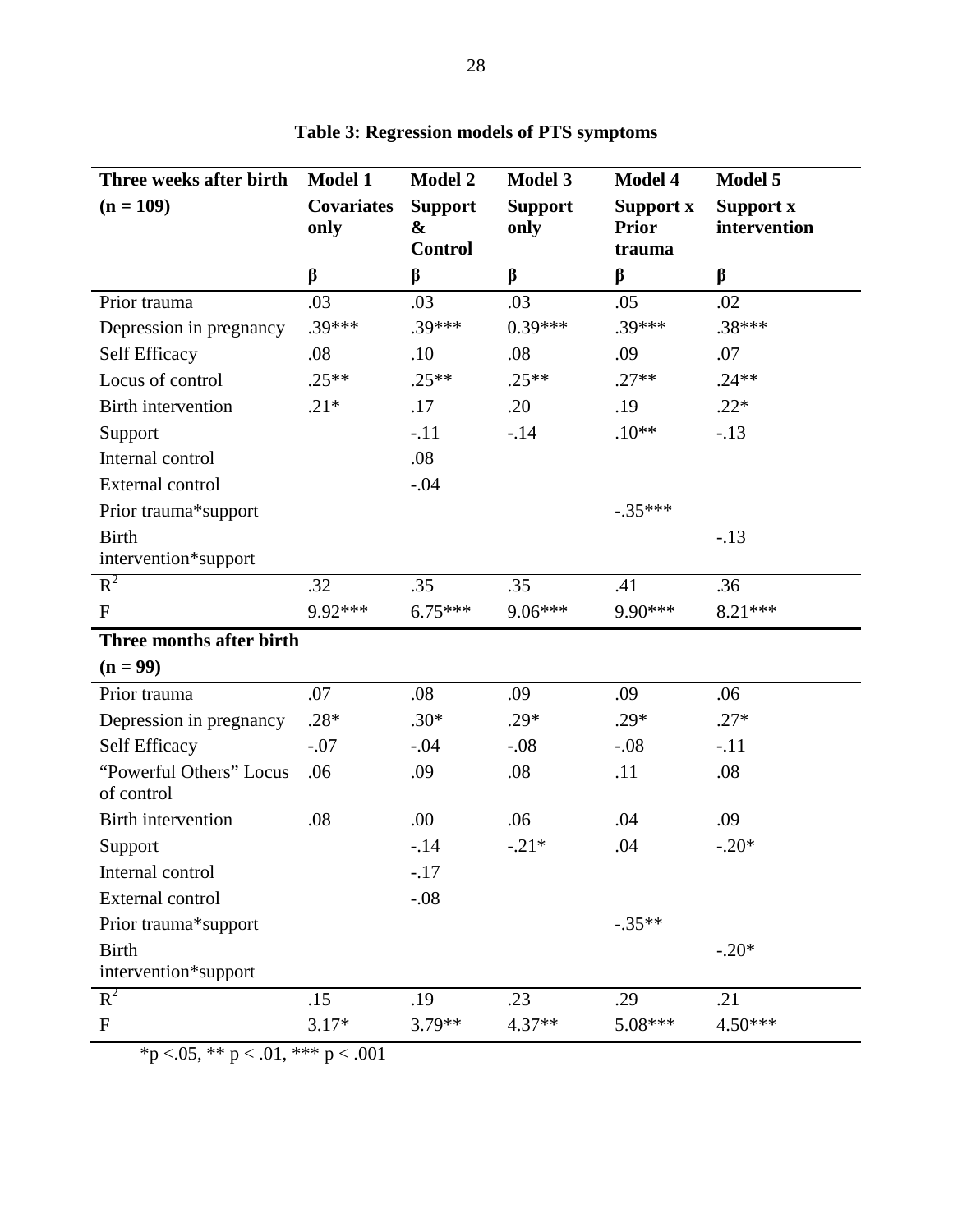

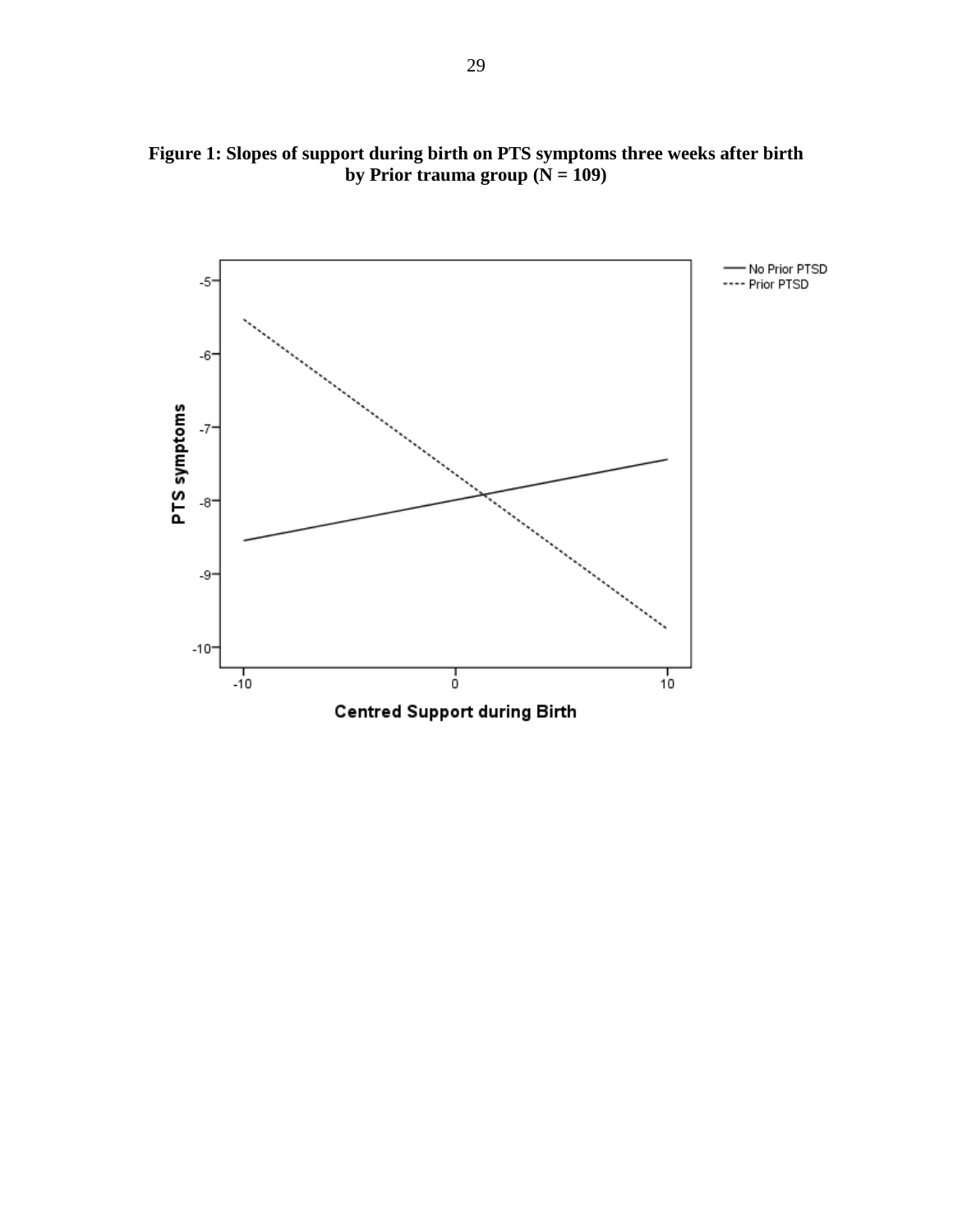